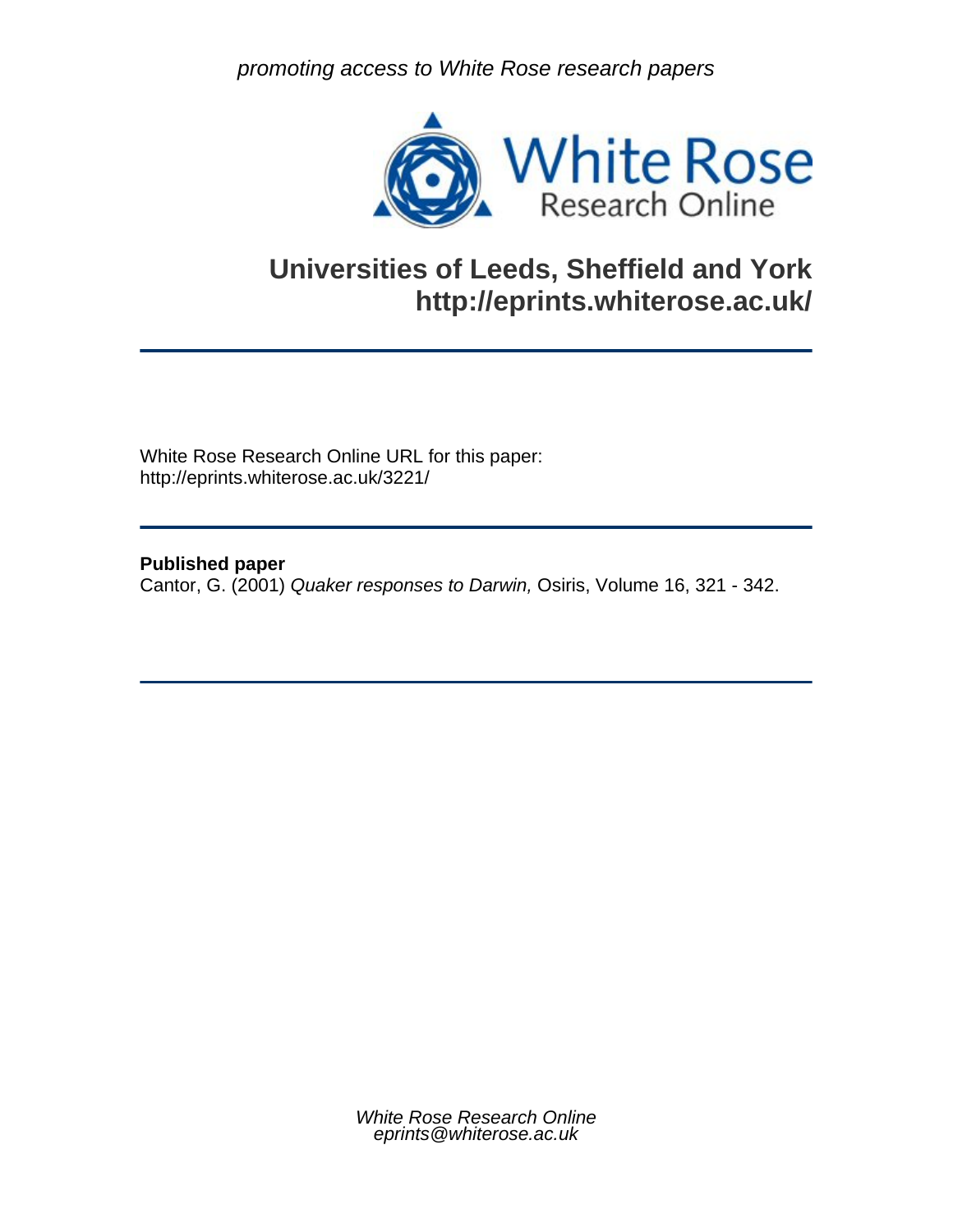# Quaker Responses to Darwin

## *By Geoffrey Cantor\**

IN HIS SEMINAL WORK *Darwin and the General Reader* (1958), Alvar Ellegård surveyed the British periodical press over the period 1859 to 1872 in order gird surveyed the British periodical press over the period 1859 to 1872 in order to discover how Darwin's theory had been received in a hundred publications reflecting a wide range of social, religious, and political opinion. He paid attention both to the amount of space devoted to Darwinian topics and also to each periodical's stance with respect to such issues as the theory of natural selection and the naturalistic account of the formation of humankind. In each case he summarized his findings using a numerical scale. Among the journals he examined were two Quaker periodicals-the *Friend* and the *Friends' Quarterly Examiner-from* which he concluded that Quakers paid little attention to Darwin's theory and that the few references that appeared were generally antagonistic to the new theory. The quotations Ellegird selected confirmed this judgment: for example, in characterizing the *Friend* as anti-Darwinian he cited an 1861 entry in which a reviewer regretted the large number of converts to Darwinism, exclaiming, "Alas. their name is legion." Despite the somewhat higher scores achieved by the *Friends' Quarterly Examiner*, Ellegård did not adequately distinguish between these two periodicals, which reflected significantly different sections within the British Quaker community. Rather surprisingly, he also lumped Quakers with Congregationalists, Baptists, and certain other dissenting groups that appear to have responded similarly to Darwin's theory but shared little of religious significance with Quakers. In contrast to these denominations, Unitarians scored higher but Methodists were lower still on Ellegård's scale.<sup>1</sup>

However impressive his analysis, Ellegård's conclusions conflict with the recollections of two scientists who portrayed initial Quaker responses in very different terms. Writing in 1872. the eminent lawyer and amateur botanist Edward Fry reflected on how, as a Quaker. he had responded to the publication of Darwin's book thirteen years earlier. It had, he recounted,

<sup>1</sup> Alvar Ellegård, *Darwin and the General Reader: The Reception of Darwin's Theory of Evolution* in the British Periodical Press, 1859-1872 (Gothenburg, Sweden: Univ. of Gothenburg, 1958; rev. ed., Chicago: Univ. of Chicago Press. 1990). The quoted passage, which appears on p. 57, is taken from a review of the *Origin* in the *Friend,* n.s. 1 (1861):212. In the original the quotation-"and alas their name is legion!"—is somewhat less dramatic.

02001 by The History of Science Society. All rights reserved. 0369-7827101/1601-0001\$2.00

Osiris. 2001, 16:00-00

 $^{\circ}$  Division of History and Philosophy of Science. School of Philosophy. University of Leeds, Leeds LS2 9JT. UK

Acknowledgments: For their help in revising this essay I am indebted to John Brooke. Jonathan Hodge, Michael Ruse, Jonathan Topham, Jitse van der Meer, and two anonymous referees. My thinking on this subject has been stimulated by their comments and also those offered when early versions of this essay were presented at Leeds University, at the Cabinet of Natural History (University of Cambridge), and at the conference "Science in Theistic Contexts:' Pascal Centre for Advanced Studies in Faith and Science, Redeemer College. Ancaster, Ontario. Canada.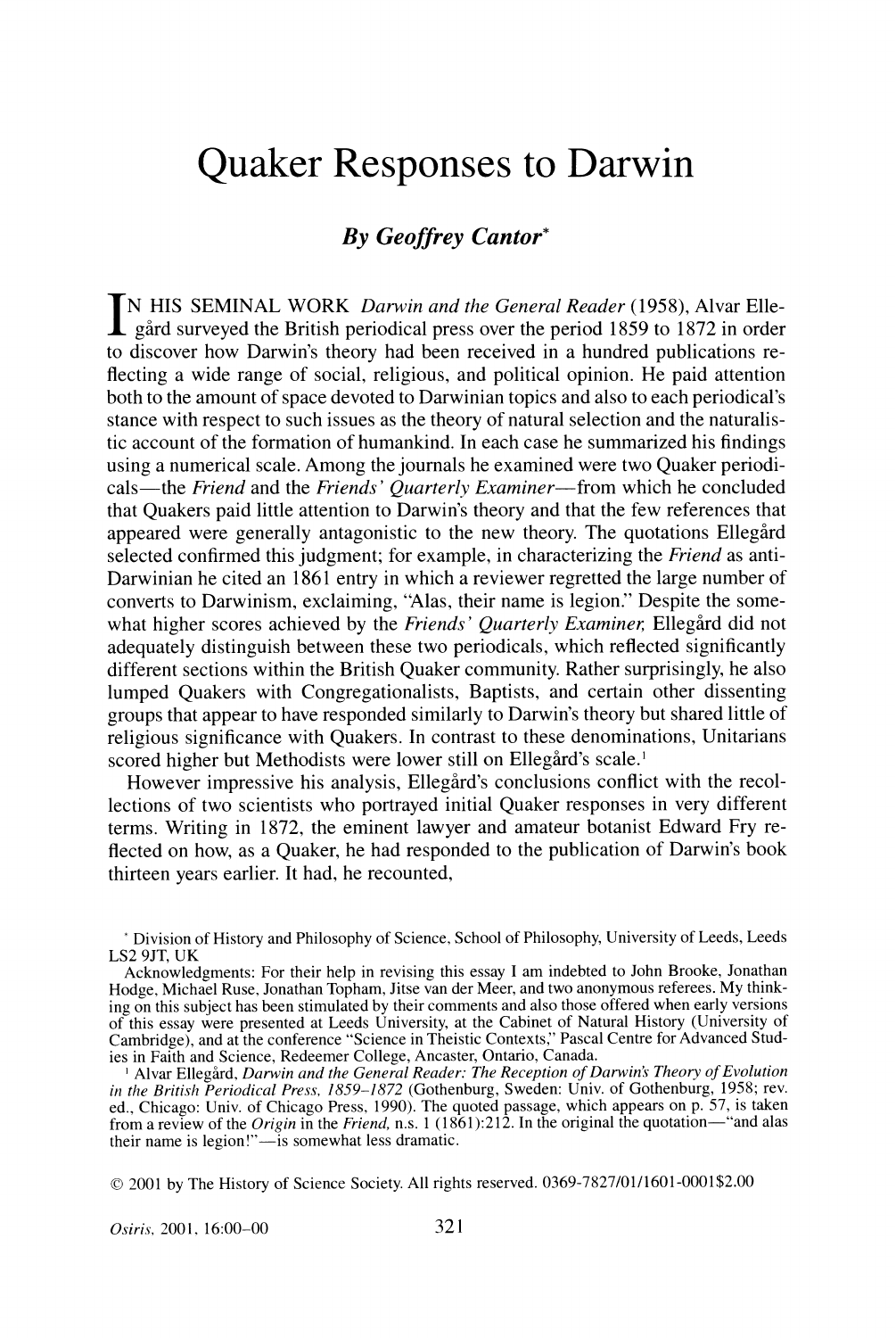## 322 GEOFFREY CANTOR

caused great uneasiness in the minds of many good people, who felt . . . Darwin's teaching. and still more the suggestions which arose from his teaching, to be inconsistent with the teachings of the Bible and their hopes of immortality for the human race. I gave a good deal of attention, as every one did, to those new views . . . ; but I did not, like so many good people, feel distressed at the influence of Darwin's theory upon my religious beliefs.'

Henry Marriage Wallis. a corn. seed, and coal merchant from Reading who wrote and lectured extensively on natural history. provides us with a second dissenting voice. Writing in the *Friends' Quarterly Examiner* in 1890, he praised Friends for not having taken up arms against the theory of evolution: instead, Quakers had "stood by the counsel of Gamaliel [who advocated caution] and [now] had little to regret." $3$ 

In contrast to Fry's patent enthusiasm for the new theory and Wallis's recollection of a judicious reaction. the reviewers cited by Ellegard seem to have dismissed Darwin's theory and refused to pay it much attention. Moreover. while Fry considered that no major point of religious principle was at stake, the authors cited by Ellegard apparently endorsed the view that science and religion were in conflict. It therefore appears that Ellegird's thesis does not account for the reactions of those British Quakers whose views are recorded in print. Indeed. we must be careful not to accept the reviewer(s) cited by Ellegård or the comments of Fry or of Wallis or of any other writer as speaking on behalf of the whole Quaker community. Not surprisingly, there was no consensus on this issue. nor did any mechanism exist for imposing any specific position. Indeed, like most other aspects of science. the theory of evolution was never explicitly discussed at the Yearly Meetings that deliberated on matters of principle and practice. Thus, in contrast to, say, the Quaker position on slavery or the role of the clerk in Monthly Meetings, attitudes to Darwin's theory were not controlled centrally. Nevertheless. reactions to Darwin can be mapped onto the broader canvas of Quaker history.

Before proceeding we must note two further difficulties with Ellegard's thesis. First. he examined only those reviews published before 1872, whereas the Quaker engagement with evolutionary ideas should be considered over a much longer time scale—including Wallis's comments from 1890. Perhaps there was no final terminus to the topic. However. some of the most important moves were made after 1872. and later in this discussion I shall note two significant contributions to the 1895 Manchester Conference, which Quaker historians have generally taken to be a milestone in their movement's history. Second, it would be incorrect to portray Quakerism as socially and doctrinally stagnant during the period under discussion. Instead we must pay close attention to the changes that occurred in the British Quaker community. Most importantly from the 1830s to the mid- 1880s the movement was dominated by evangelicals, although a minority resisted this trend. Some opponents of evangelicalism were disowned or resigned their membership, while others remained dissatisfied. sometimes arguing for a more liberal conception of Quakerism. Evolutionary ideas were to play a significant role in the development and ultimate domi-

<sup>&</sup>lt;sup>2</sup> Edward Fry, quoted in Agnes Fry, A Memoir of the Right Honourable Sir Edward Fry, 1827-1918 (London: Oxford Univ. Press. 192 1 ). p. 63. See also Fry's articles in the *Sprcruror* 45 ( 1872):1 137-8. 1 168-70. and 1201.

Henry Marriage Wallis, "Darwinism," *Friends' Quarterly Examiner* (hereafter cited as FQE) 24  $(1890):246-57$ , on p. 250.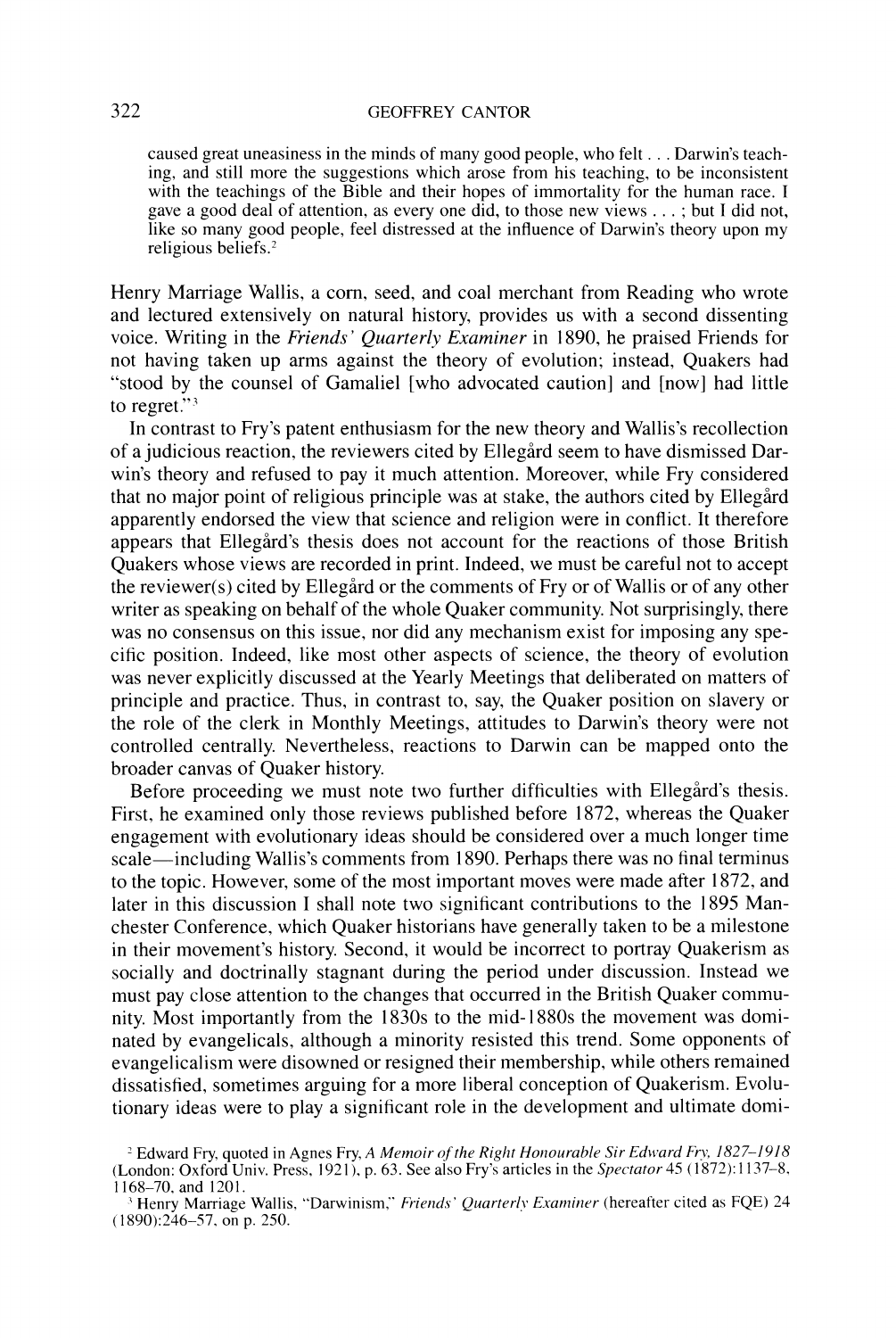nance of liberal Quakerism in Britain during the last four decades of the nineteenth century.<sup>4</sup>

The *Origin of Species* was published at a critical moment in British Quaker history. During the late 1850s it was widely recognized that the movement was in danger of terminal decay, since membership was on the decline. as was the power and influence of the Quaker community. Radical steps were required if Quakerism were to be rescued. One concerned member proposed a prize competition for the best essays to engage this pressing problem. That approximately one hundred and fifty essays were received is indicative of the widespread concern about the movement's fate. The judges—three eminent non-Quakers—announced their decision in August 1859, and the two successful essays (both authors receiving £150) were soon published and avidly discussed. In his winning entry John Stephenson Rowntree provided a long-term statistical analysis of membership and identified several ways in which Quakerism had failed its original promise. He identified problems with both the belief system and the movement's structural organization and was particularly critical of the current emphasis on the "indwelling spirit," which, he claimed, had led to such problems as the neglect of prayer and the lack of instruction of the young. Likewise, he believed that the rigidity of the Society's organization had resulted in many being forced out owing to infringements of its rules. especially regarding marriage to non-Quakers. He therefore suggested that new rules be adopted on intermarriage and on certain other topics.<sup>5</sup>

Although many of Rowntree's proposals were accepted, the prescription offered by the other prizewinner is also relevant. Thomas Hancock, an Edinburgh-trained physician. argued that Quakerism in Britain had run its natural course and should merge with mainstream Anglicanism. which. he argued. had retained its evangelical zeal and vitality.<sup>6</sup> Hence, just when the first readers were opening their copies of the *Origin*, Quakers were contemplating the sick patient and discussing in somber tones the possible treatments. This was not the best time to take a calm, measured view of a scientific text causing uproar in the outside world but rather a time to turn inward and contemplate the changes necessary to revitalize the Quaker community. or even to abandon the project started by George Fox and other Friends two centuries earlier.<sup>7</sup>

These preoccupations among the Quaker community go some way to explain the lack of immediate response to Darwin's theory in both the *Frierld* and the *British Frierld.* These monthlies had both been founded in 1843 but differed significantly in their co\erage of scientific subjects. The *British Frierld* was more reactionary and opposed the reforms within the Society enacted in the late 1850s and early 1860s.

<sup>4</sup> See Elizabeth Isichei, *Victorian Quakers* (Oxford: Oxford Univ. Press, 1970); E. B. Bronner, "Moderates in London Yearly Meeting, 1857–1873: Precursors of Quaker Liberals," *Church History* 59 (1990):356-71. *I* have followed Bronner in using the term "moderates" to describe those Friends who sought reform within the Quaker movement.

 $\frac{1}{5}$  John Stevenson Rowntree, Quakerism, Past and Present: being an Inquiry into the Causes of its *Decline in Great Britain and Ireland* (Philadelphia: Longstreth, 1860).

 $^{\circ}$  Thomas Hancock. *The Peculium; an Endeavour to throw Light on some of the Causes of the Decline of the Society of Friends, especially in regard to its Original Claim of being the Peculiar People of God* (London: Smith, 1859).

Although biological analogies come to mind, it is unclear whether they occurred to any Quakers as they contemplated the possible imminent demise of British Quakerism. Hancock did, however, note that all human groups are wbject to the law of decay and that Quakerim was not exempt from this process. Tbid.. pp. 1-3.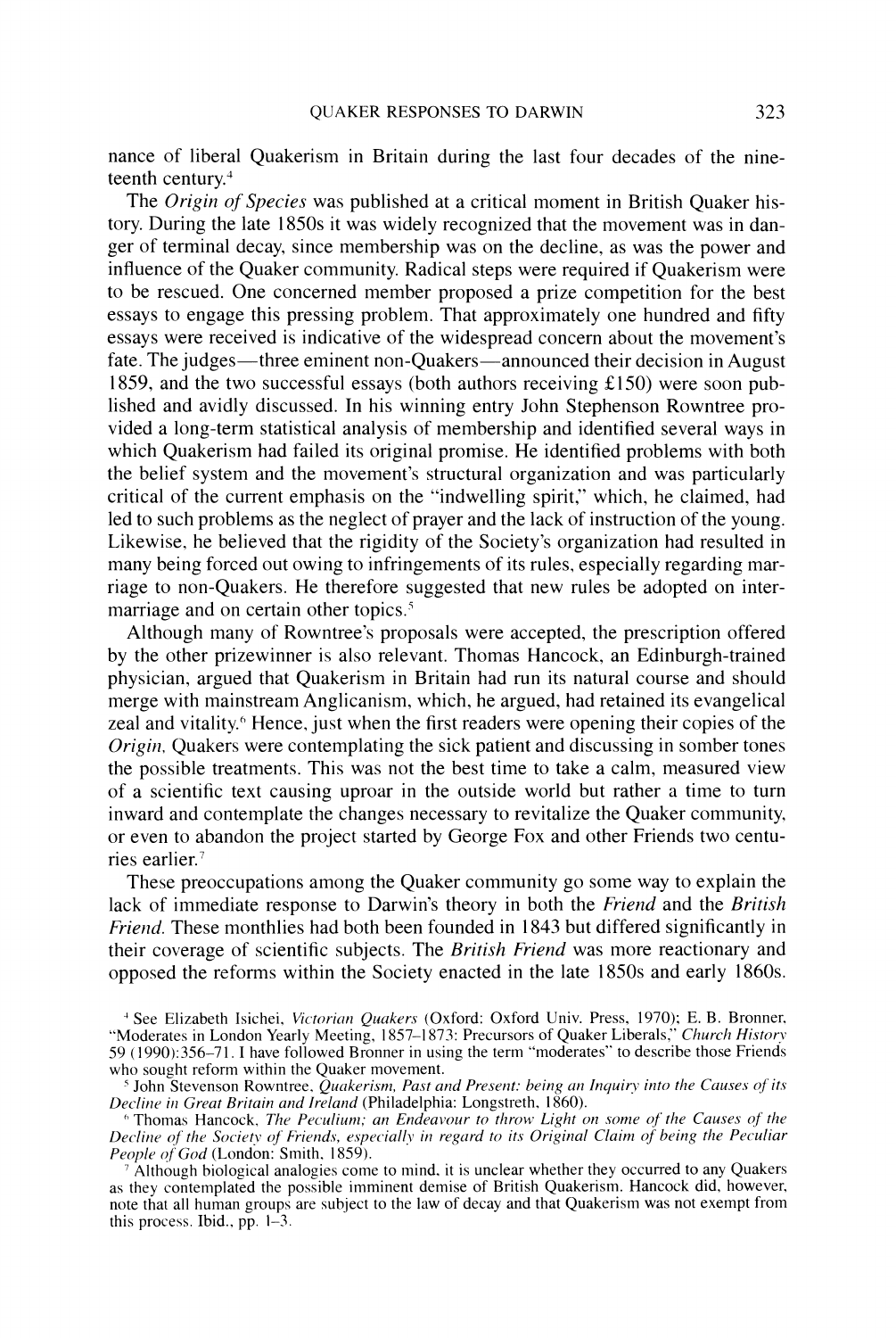## **3**24 GEOFFREY CANTOR

Moreover, the *Britisli Friend* rarely reviewed books that did not focus on Quaker concerns, and the few scientific contributions were mostly derived from other publications.<sup>8</sup>

By contrast, from its inception the *Friend* devoted considerable space to science, especially to astronomy and natural history. while scientific books were frequently reviewed. Although initially edited by Charles Gilpin, in 1858 Alfred Bennett took over as both proprietor and editor, a position he held for the next nine years. An accomplished botanist (and subsequently lecturer in botany at St Thomas's Hospital and Bedford College in London), he initiated the "Science" and "Natural History" columns as separate and regular features. the latter conducted by Edward Newman, a naturalist and prolific publisher who was somewhat critical of Darwin's theory. While Ellegård was correct to portray the *Friend* as offering little support for Darwin's theory, this appears to have been due primarily to Newman's influence. since Newman was Bennett's mentor in scientific matters. Moreover, after the mid-1860s science was accorded far less attention, the "Science" and "Natural History" columns no longer being regular features, although meteorological records continued to be published. This apparent loss of interest in science coincides with F. Bowyer Kitto taking over as editor from Bennett at the beginning of 1867. The influence exerted by the editor and particularly by Newman over what was published should caution us against attributing to the whole Quaker community the somewhat anti-Darwinian views expressed in the *Friend.* 

The third relevant periodical was the *Friends' Quarterly Examiner; a Religious, Social & Miscellaneous Review, Conducted by Members of the Society of Friends,* which commenced publication only in 1867 and was devoted to substantial signed articles rather than to short news items. Its editor, William Colson Westlake, a Southampton corn merchant. welcomed contributions from all sections of the Quaker community. However, in creating this new forum Westlake insisted that. in order to remain healthy. Quakerism must judiciously cast off "that which . . . has lost its life and greenness." Instead. Quakers should adopt "those means which each generation requires for its peculiar condition. The body that can thus reform itself from within, is neither lifeless nor decaying."<sup>9</sup> This call for reform from within was echoed by many of the contributors, who viewed the new journal as an appropriate vehicle for presenting and discussing innovative ideas. Although the *Friends' Quarterly Examiner* postdates the *Origin* by several years, during its first three decades it contained a significant number of articles on science in general and Darwinism in particular, many of which offered positive assessments of the theory of evolution.

My analysis. which draws principally on the three Quaker periodicals just mentioned. locates Quaker responses to Darwin within the context of the struggle between evangelicals and their "moderate" critics, who sought reform within the Society of Friends by repairing the balance between the Bible and the "Inner Light"the doctrine that each person possesses a divine spark. Yet it must be stressed that these Quaker journals were written by Quakers for Quakers. A very different perception of Quaker responses to the theory of evolution would be apparent if we were to

<sup>&#</sup>x27;E.g.. the Dec. 1x58 issue contained a quotation from the geologist Hugh Miller under the title "Creation Progressive" in which Miller argued that the physical aspects of humans, along with minerals. plants. and animals. form part of the ongoing work of creation. whereas humankind alone possesses a higher faculty. *British Friend* 16 (1858):314.<br>
<sup>9</sup> [William Colson Westlake]. "The Past Year." *FQE* 3 (1869):8.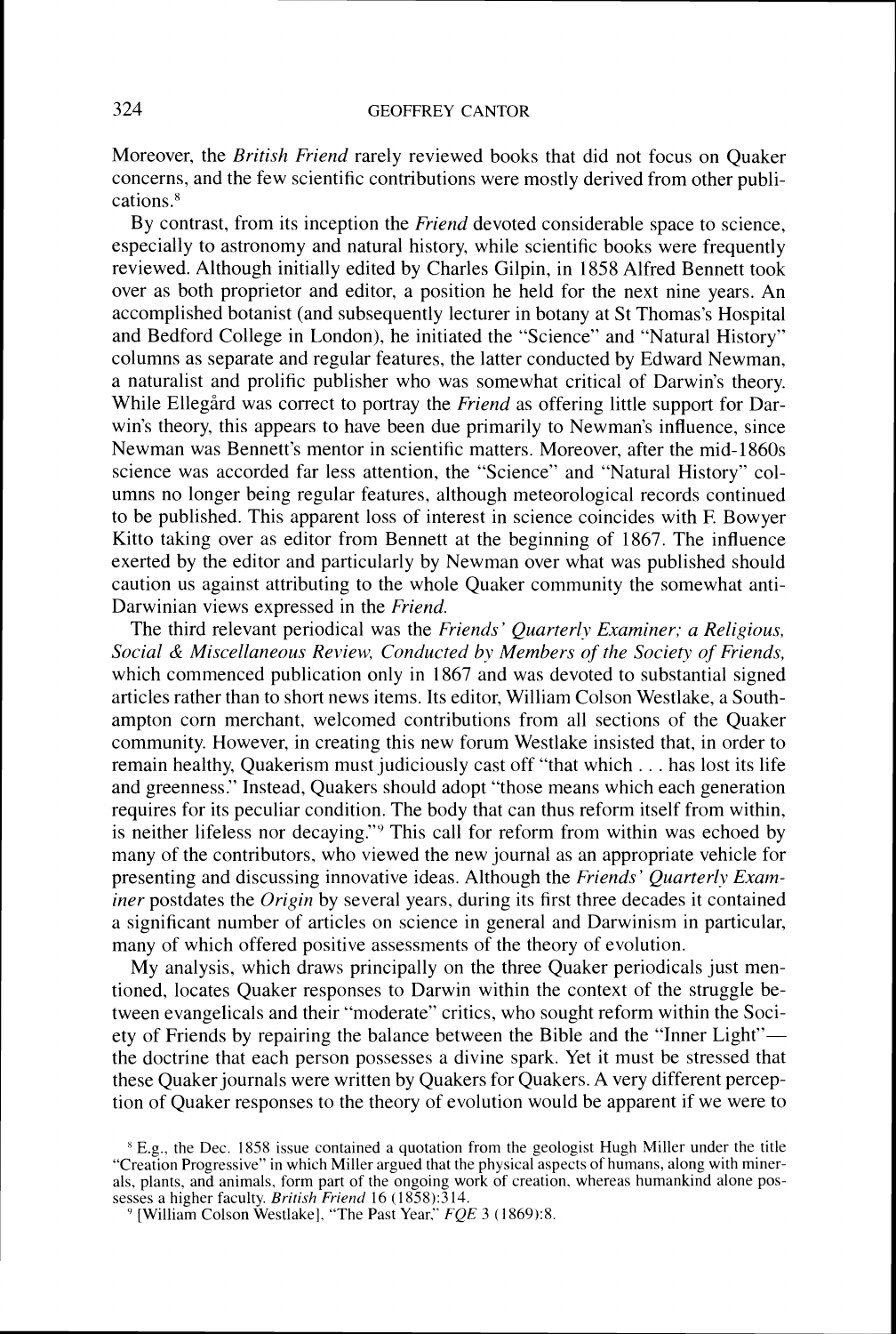examine the participation of Quakers in the scientific community—if, for example, we were to look at the research they pursued in such areas as botany and entomology: their correspondence with other scientists; their participation in scientific societies; and their contributions to scientific journals and textbooks. These topics. which will be discussed elsewhere, fall outside the scope of the present essay.<sup>10</sup> Not surprisingly. Quakers were more willing to explore issues of science and religion when writing for other Friends than when addressing the scientific community at large. Thus in assessing Quaker responses to Darwin's theory. my focus is on the Quaker periodical press.

Another significant issue must be introduced. As Peter Bowler and other historians of biology have stressed. Darwin's theory of evolution by natural selection needs to be distinguished clearly from another type of evolutionary theory that was formally different from Darwin's. Although Darwin himself often employed Lamarckian notions. especially when discussing inheritance, the key innovation in the **Origin** was his argument that evolution was accomplished by the mechanism of natural selection. Any theory of organic development that does not specify natural selection cannot legitimately be called "Darwinian" in this strong sense. However, in the decades following the first publication of Darwin's book many authors advanced neo-Lamarckian theories of evolution that portrayed species as developing in an orderly manner along preordained paths. This alternative theory was usually linked with the notion of progress, entailing the view that, with the passage of time. an evolving species becomes increasingly complex. Often. the development of a species was conceived as analogous to the development of an individual. Thus, just as an adult develops from a child, humans developed from monkeys. These are both teleological explanations; just as the child possesses the potential for adulthood. so the monkey represents an early stage in human development.

The theory of evolution by natural selection, which implied that species do not progress along a specific path. stands opposed to this teleological view. Instead, species develop randomly, in the sense that they are shaped by local selective pressures. such as the availability of food and the presence of predators. Darwin did not envisage evolution as a straight line indicating biological progress but rather as a tree that produces branches at irregular intervals. Although we need to separate these two theories-one Darwinian, the other anti-Darwinian-they were often confused. As Bowler has written, some of Darwin's "most vocal supporters had little real enthusiasm for natural selection. and positively anti-Darwinian theories flourished in the later decades of the [nineteenth] century."<sup>11</sup> As we shall see, many of the Friends discussed here championed as "Darwinian" a view of biological progress that Darwin repudiated and attributed the notion of progressive evolution to Darwin.

#### **I. EVANGELICALS**

Although many earlier Quakers had encompassed evangelicalism, the Beacon controversy of the mid-1830s did much to move British Quakers toward a rather unyielding form of evangelicalism. Partly in response to the rampant Unitarianism

<sup>&</sup>lt;sup>10</sup> I discuss them in a book tentatively entitled *Quakers in British Science*, forthcoming.

<sup>&</sup>lt;sup>11</sup> Peter Bowler, *The Non-Darwinian Revolution: Reinterpreting a Historical Myth (Baltimore:* Johns Hopkins Univ. Press, 1988), p. 47.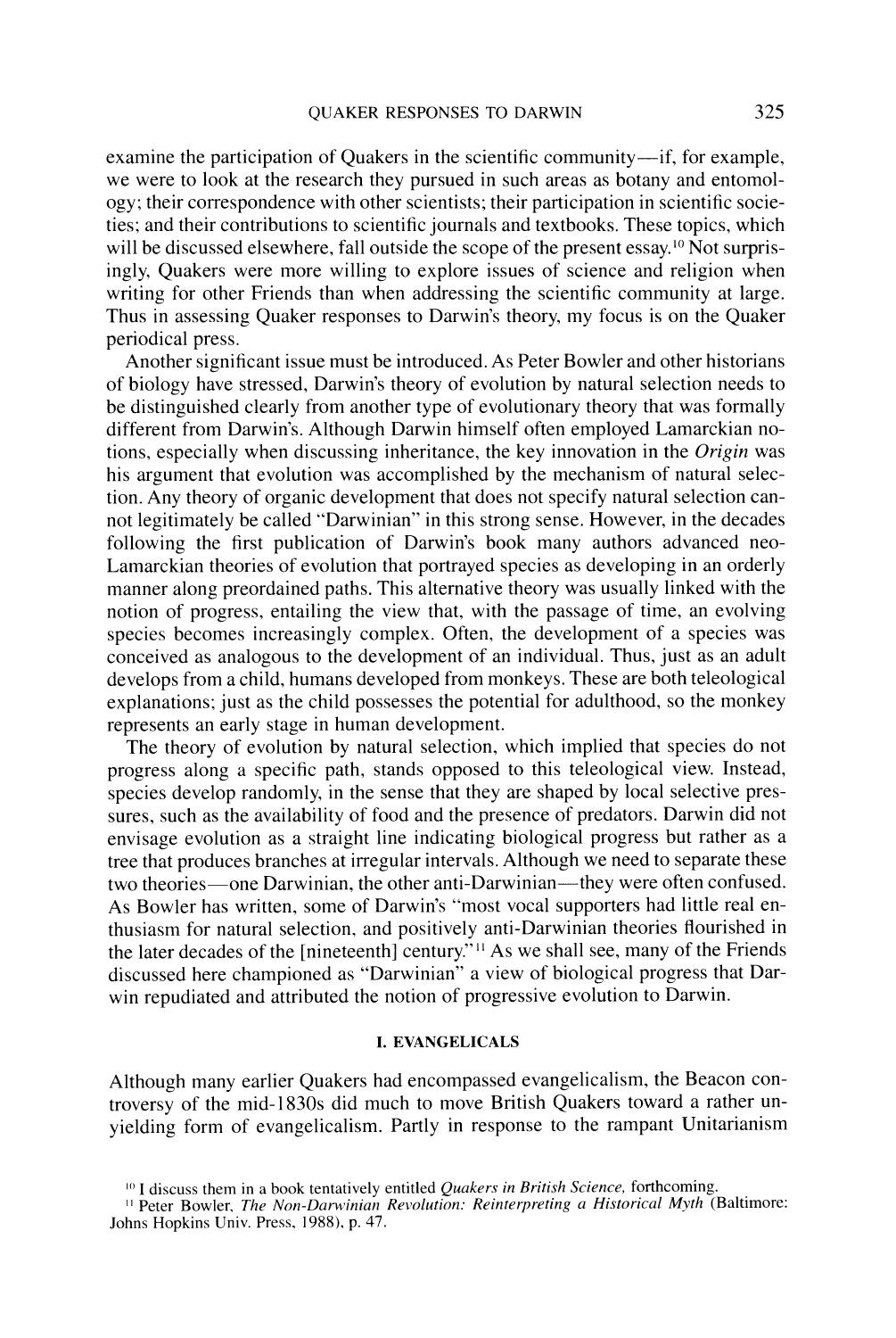which he saw being disseminated by some Friends in America. Isaac Crewdson, an eminent Manchester Quaker and wealthy manufacturer, published in 1835 a work entitled *A Beacon to the Society of Friends* in which he argued the need for Quakers to downplay the doctrine of the "Inner Light" and instead to make the Bible the primary source for their Christianity. Although this publication led to the departure of Crewdson and about three hundred other "Beaconites," it was also the immediate impetus that forced many other Quakers to declare their evangelical convictions. With their emphasis on faith and on the doctrine of atonement, such Quakers were participating in the broader evangelical revival that Boyd Hilton has shown to have been such a powerful movement in early Victorian Britain." Moreover. these Quakers tended to see themselves as more closely aligned with evangelicals in other churches—even Anglicans—than with Quakers of a quietist disposition, whom they increasingly viewed as theologically unsound reactionaries.13 One indication of this realignment is that when Joseph John Gurney, an affluent Norwich banker, visited Edinburgh in 1830 he found himself in considerable agreement with Thomas Chalmers. the eminent Scottish evangelical.

Quakers of a quietist orientation were perceived by many evangelicals as having turned inward and lost contact with the vivifying force of the Bible. During the 1830s and 1810s Gurney helped move the Friends into a mode that was more spiritually satisfying and outward looking by reinvigorating the Society with evangelical zeal. Without rejecting the doctrine of the Inner Light, he nevertheless envisaged that Quakerism should be reoriented toward biblical Christianity.

Gurney. who was well read in the scientific literature. particularly commended the study of nature because it displayed God's handiwork. Moreover, he believed that science and technology were crucial to the progress of the human race. as measured both in terms of intellectual progress and humankind's ability to control the natural world.<sup>14</sup> Gurney's most public pronouncement on science was his address to members of the Manchester Mechanics' Institute in 1832. While enthusing about the pursuit of science and its value for improving the human condition, he repeatedly emphasized the religious implications of scientific endeavor. Using arguments for design. he sought to impress on his audience the need to appreciate God as the author of nature. The preeminent use of science, he urged his listeners, "is to confirm our belief in the Creator and Supreme Ruler of the universe—to establish and enlarge our acquaintance with God." Yet. clearly concerned that contemporaries in the scientific community might encourage materialism among his working-class audience, he stressed that materialist theories of mind were inadequate and that the mind possesses a spiritual nature. "a spark of divine intelligence, breathed into man by his Creator."<sup>15</sup>

Gurney also engaged the contemporary controversies in geology by reminding his Manchester audience that the "beginning, which took place about six thousand years

<sup>&</sup>lt;sup>12</sup> Boyd Hilton, *The Age of Atonement: The Influence of Evangelicalism on Society and Economic Thought. 1785-1865* (Oxford: Clarendon. 1988).

<sup>&</sup>lt;sup>13</sup> Isichei, *Victorian Quakers* (cit. n. 4), pp. 45-53.

<sup>&</sup>lt;sup>14</sup> David E. Swift, *Joseph John Gurney: Banker, Reformer, and Quaker (Middletown, Conn.: Wes*leyan Univ. Press, 1962), pp. 145–61.

<sup>&</sup>lt;sup>5</sup> Joseph John Gurney, *Substance of an Address on the Right Use & Application of Knowledge, lately Delivered to the Mechanics of Manchester, at their Institution, in that Town (Norwich, U.K.: intity U.K.: intity normich*. *U.K.: intity normich*. *U.K.: intity normich*. *U.K.: intity nongi* Fletcher. 1833). pp. 8. 7. and 13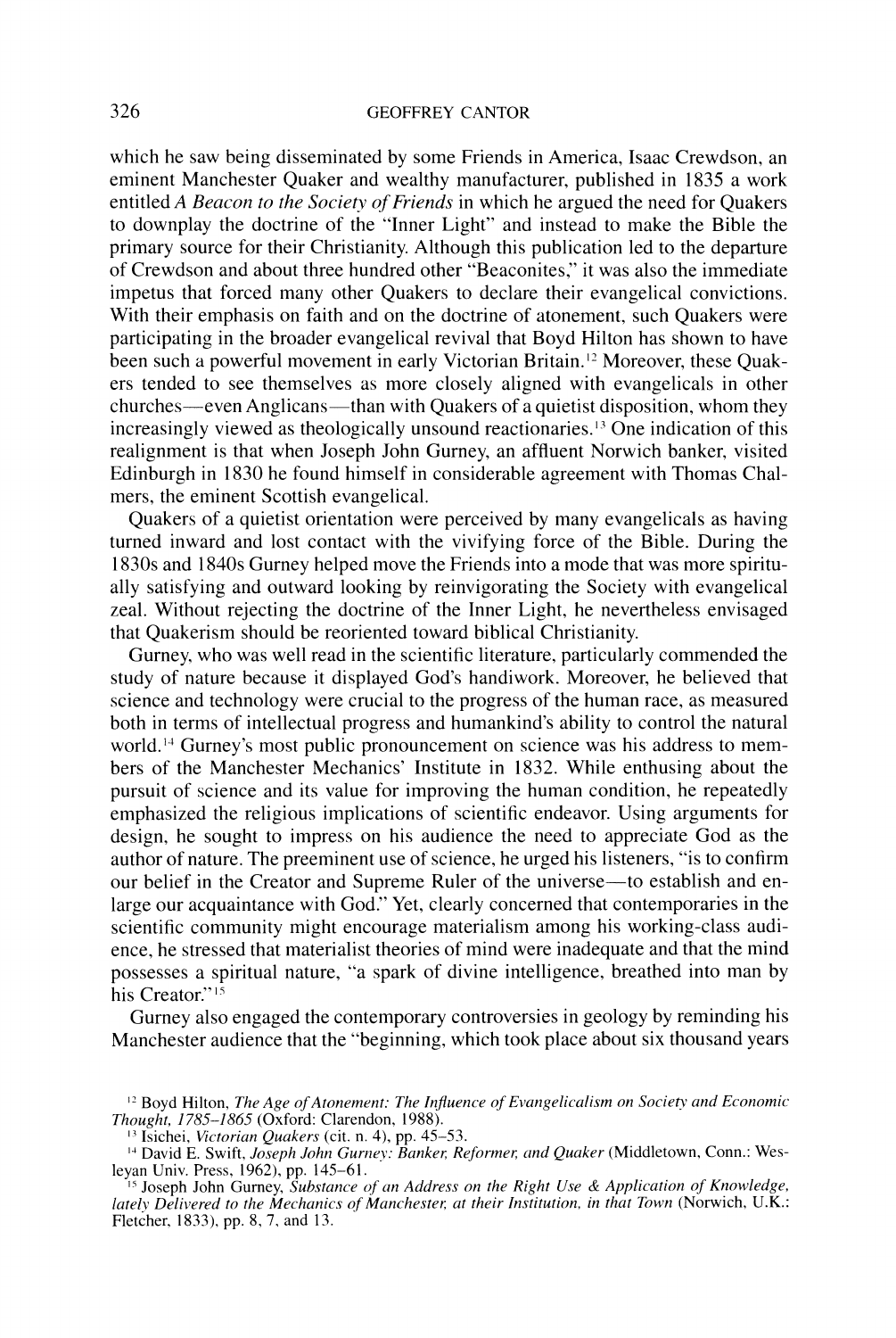ago, is plainly recorded in Scripture."<sup>16</sup> However, two years earlier he had adopted a rather different position, agreeing with Chalmers that the opening chapters of Genesis were "literally true." When faced with geological evidence such as the fossil record. which indicated a period well in excess of six thousand years, Gurney and Chalmers argued that the biblical narrative made no specific pronouncement about the date of the original Creation. Hence the Creation could be allowed to predate the First Day by an epoch of unspecified duration. In this way geology and Genesis could be reconciled. As Chalrners commented. "[Tlhe geologist may apply his systems, and expatiate as he pleases. He shall inflict no injury on the Christian's faith."" Like many other evangelicals, Gurney and Chalmers were also concerned to ensure that science did not challenge the position allotted to humankind in the biblical narrative.

The evangelicalism that had enlivened and split the Society in the 1830s subsequently became the orthodoxy. While Gurney possessed the intellectual breadth to engage many issues (scientific ones included), from an evangelical standpoint few mid-Victorian Quakers could emulate his achievement. In some respects the Society was strengthened by the reforms of the early 1860s. especially the new tolerance that no longer required the disownment of anyone who "married out." During the ensuing decades the number of members. which had been declining alarmingly. began to rise. Although the reforms appeared to be working, a minority of Quakers still sensed a malaise in the Society and believed that the widely accepted evangelicalism was having a deleterious effect.

This dominant evangelicalism influenced Quaker views of science. Although initially conceived as freeing Quakerism from inward-looking quietism, the evangelical turn resulted in an increasing rigidity and led to an anti-intellectualism that discouraged many Quakers from engaging with the major intellectual trends affecting Victorian society at large. Moreover. although Quakers continued to be deeply involved in social issues such as pacifism, the abolition of the slave trade. and racial equality. writers in both the *Frierld* and the *British Friend* evinced little interest in such conceptual issues as the naturalistic perspective endorsed by leading Darwinians and the challenge to biblical scholarship thrown down by the authors of *Essays* and *Reviews* (1860). In their limited forays in that direction, most Quaker authors perceived areas of potential conflict with their understanding of God's word. They often promoted a "monster-barring" strategy by simply refusing to acknowledge this challenge to their beliefs. Evangelicalism. initially seen as breaking the hold of conservative quietists, now bred its own form of insularity.

Such insularity is reflected in the treatment allotted to Darwin's Origin of Species. Although the book was published late in 1859. the *Friend* first noticed it in its January 1861 issue, while the *British Friend* ignored it entirely. In his "Literary Notes" in the *Friend*, William Tallack singled out the book primarily for its impact.<sup>18</sup> Tallack. who later became prominent in the penal reform movement. had previously

<sup>16</sup> Ibid.

<sup>&</sup>lt;sup>17</sup> Chalmers quoted in Joseph John Gurney, *Reminiscences of Chalmers, Simeon, Wilberforce, &c.* (n.p.. n.d.). p. *37.* On Chalmers' attitude to science see D. Cairns. "Thomas Chalmers's Astronomical Discourses: A Study in Natural Theology." *Scottish* J. *Theology* 9 (1956):410-21; Crosbie Smith, '.From Design to Dis5olution: Thomas Chalmers' Debt to John Robison." *Brit.* J. *Hist. Sci.* 12  $(1979):59-70.$ 

<sup>&</sup>lt;sup>18</sup> Friend 1 (1861): 10. On Tallack see *Annual Monitor* (1909): 142-7, and F. A. Knight, A *History* of Sidcot School: A Hundred Years of West Country Quaker Education, 1808-1918 (London: Dent, 1908), pp. 115-16.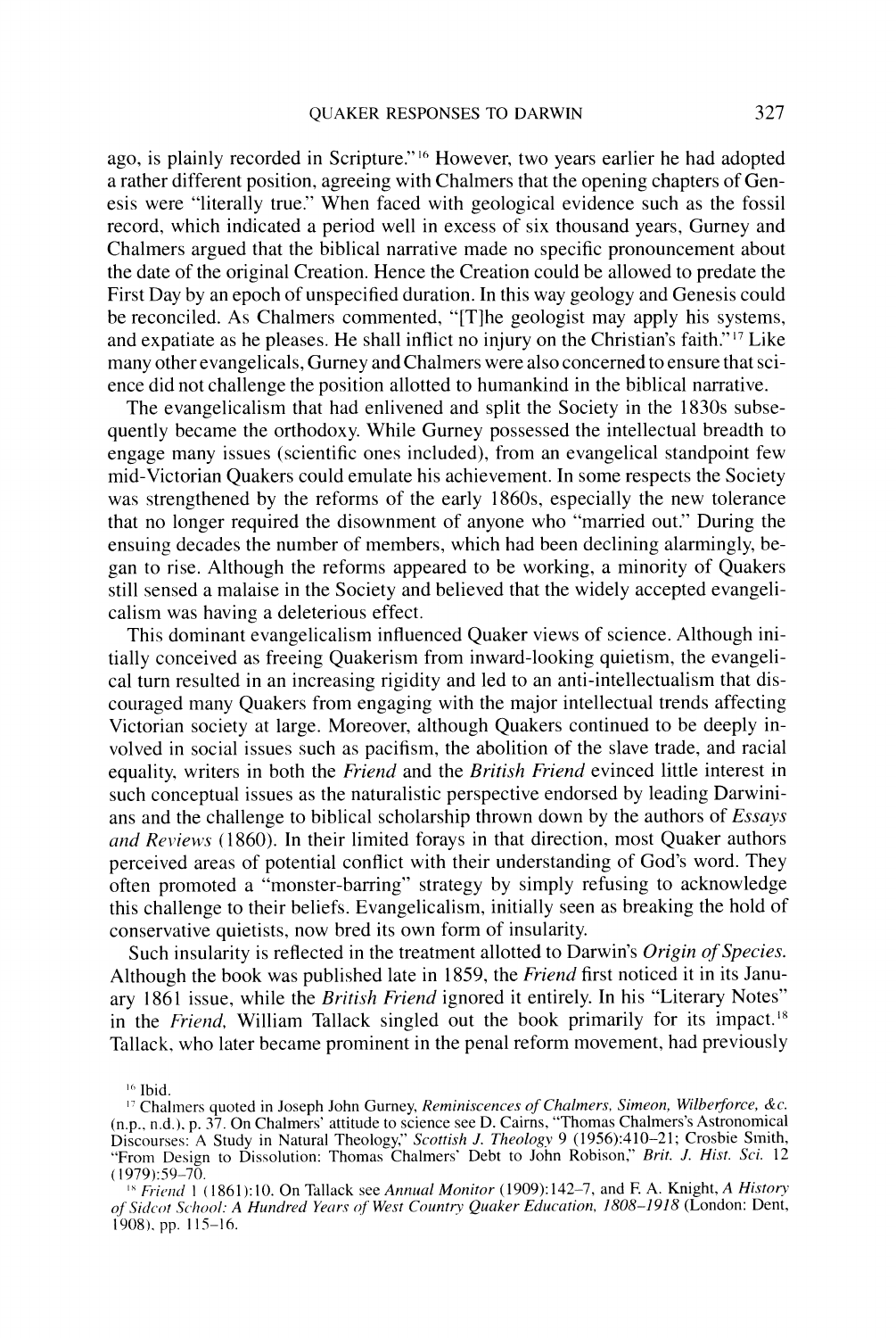taught in two of the leading Quaker schools. Although he had emphasized natural history in his teaching, he appears not have pursued science intensively. Having resigned his teaching post, he turned his hand to a wide range of literary projects in the early 1860s and was a frequent contributor to the *Friend.* In his January 186 1 review he noted that Darwin's views "have not been endorsed by the majority of naturalists and comparative anatomists, and have occasioned alarm to some, as having a tendency to weaken the authority of Scripture," adding, "but this is particularly denied by the author." In support of the latter claim he cited a passage near the end of the *Origin* in which Darwin had alluded rather circumspectly to God's role as creator of life. In presenting Darwin as simultaneously threatening scriptural authority and evoking God as Creator, Tallack neither endorsed nor entirely rejected the new theory.

The August 1861 issue of the *Friend* contained a far more extensive critique of the *Origin,* with the by-line "I. K." However, this contributor did not review the book directly but instead engaged Darwin's views through the recently published review of the third edition by Edward Newman in the *Zoologist,* which Newman edited. Newman thought highly of Darwin as a naturalist, but in his ambivalent review he particularly noted that Darwin had not honestly confronted the incompatibility between his theory and the biblical account of the Creation.<sup>19</sup> I. K., taking his cue from Newman, pointed out that Darwin's argument about the descent of species implied that "the history of creation so beautifully recorded in the Book of Genesis is altogether a fable." However, somewhat meekly the author distanced himself from any theological critique of the theory of evolution, arguing that for naturalists the theory must be assessed on its scientific credentials, not in terms of any religious implications. The review in the *Zoologist* served 1. K.'s purpose, since it contained arguments that allegedly refuted the theory. For example, Newman argued that Darwin's theory purported to explain both instances where many similar species exist and also where, as in the unique case of the giraffe, there is no evidence of previous forms. The fact that the theory could not explain the evolution of the giraffe revealed its *ad hoc* nature. A further argument was that Darwin had failed to apply his theory to minerals, which I. K. (like Newman) considered to be so closely analogous to organic forms as to require an identical explanation. Only toward the end of the article, after I. K. had disposed of Darwin's theory on "scientific" grounds, did he advise his readers to become fully acquainted with these technical arguments countering evolution so as to defend themselves against its vocal proponents. He was particularly concerned that the "timid and wavering mind" should not be seduced by Darwin's theory and be led to question the "perfect harmony" between science-"true science"—and revealed religion.<sup>20</sup> Even though this commentary in the *Friend* was not written by Newman, the *Friend* columnist, his views dominated.

Newman's "Natural History" column in the *Friend* often carried extracts from articles published elsewhere, in addition to letters from readers. In this way subscribers became acquainted with each other's scientific interests and with the ongoing researches within the wider natural history community. The subjects discussed in the second number for 1861 may not be atypical: the sagacity of birds, hedgehog

<sup>&</sup>lt;sup>19</sup> Edward Newman, review of third edition of *The Origin of Species* and three other works, *Zoolo*gist 19 (1861):7577-7611.

I. K., "The Origin of Species-(Zoologist, No. 23 1 ):' *Friend,* n.s. 1 (1861):210-12.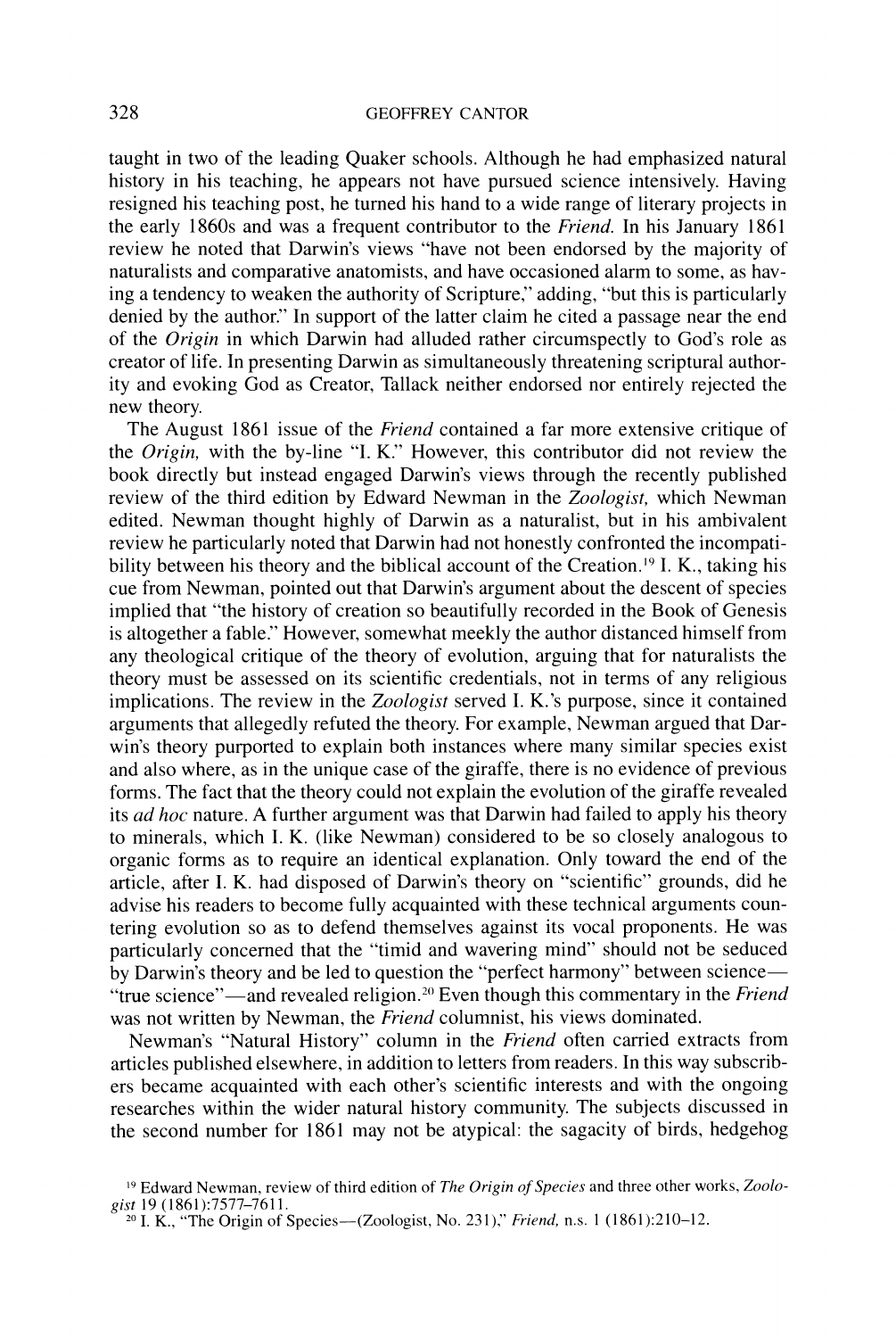behavior, the habits of moorhens, and a report about snails eating fish. Rarely did Newman or his correspondents deal with conceptually demanding aspects of natural history but rather confined their articles mainly to observations. An editorial intervention of early 1862, when Newman dismissed a report which suggested that species could be transformed artificially, represents his closest engagement with Darwinism.<sup>21</sup>

Throughout the 1860s and 1870s concern about the implications of science became increasingly focused on the apparent clash between the account of the creation of humankind given in Genesis and the various naturalistic explanations that were receiving increasing attention from the scientific community. Thus Charles Lyell's *Antiquity of Man* (1863) was summarily dismissed in the February 1863 number of the *Friend,* because it "will be employed by sceptics to impugn the early chapters of Genesis."" Eight years later Darwin's *Descent* of *Man* (1871) was likewise rejected, because "we could not accept its conclusion." $23$ 

However, one related issue did not evince total unanimity. Reviewers in the *Friend,* like many of their contemporaries, were disturbed by the antireligious writings of John Tyndall. His 1867 article attacking miracles provoked a strong response from a reviewer who used the occasion to applaud the author of a short work defending miracles as evidence that Christ was the Son of God. Likewise when Tyndall's *Fragments* of *Science* ( 187 1) was reviewed in the *Friend,* the reviewer commended it as a clear exposition of science but criticized Tyndall for offering an inadequate view of miracles.<sup>24</sup> By contrast, in reviewing another of Tyndall's books, one reviewer sided with him and clearly approved his "want of charity . . . towards those who are unable to reconcile the teachings of science with those of revelation." This is particularly interesting comment. since the (anonymous) reviewer appears to deprecate any attempt to use Scripture to criticize science.<sup>25</sup>

The only considered response to the theory of evolution in the *Friend* came from the aging Edward Ash, who had been a fervent Gurneyite and whose evangelical leanings had led him to leave the Quakers in the 1850s in order to join the Congregationalists, although he subsequently returned to the fold. In a letter dated 1873 he delivered eight propositions explaining why Quakers should not be worried by Darwin's or any other theory of organic development. Interestingly, Ash acknowledged evolution in general by conceding that animals, even humans, may have changed over time. (As we shall see, Quakers frequently stressed the themes of progress and development.) Moreover, he insisted that the Bible should not be used to judge scientific theories, which must be assessed on their own terms. However, he asserted that no current scientific theory was able to offer a (scientifically) satisfactory account of the development of species. This being so, argued Ash, rationality and prudence dictated that believers in the authority of Scripture should not be "disturbed or shaken" by recent developments in science, including Darwin's theory.<sup>26</sup> What Ash appeared to be offering was a position that enabled evangelical Quakers to protect their beliefs from the incursion of science by keeping it at bay. It is not

<sup>&</sup>lt;sup>21</sup> Friend, n.s. 2 (1862):13.

 $\frac{22}{12}$  *Friend*, n.s. 3 (1863): 65–6.<br>  $\frac{23}{12}$  *Friend*, n.s. 11 (1871): 178.

<sup>&</sup>lt;sup>3</sup> *Friend*, n.s. 11 (1871):178.<br><sup>4</sup> *Friend*, n.s. 8 (1868):66, and n.s. 11 (1871):248.

<sup>&</sup>lt;sup>25</sup> Friend, n.s. 13 (1873):42.

<sup>&</sup>lt;sup>26</sup> Ibid., p. 197.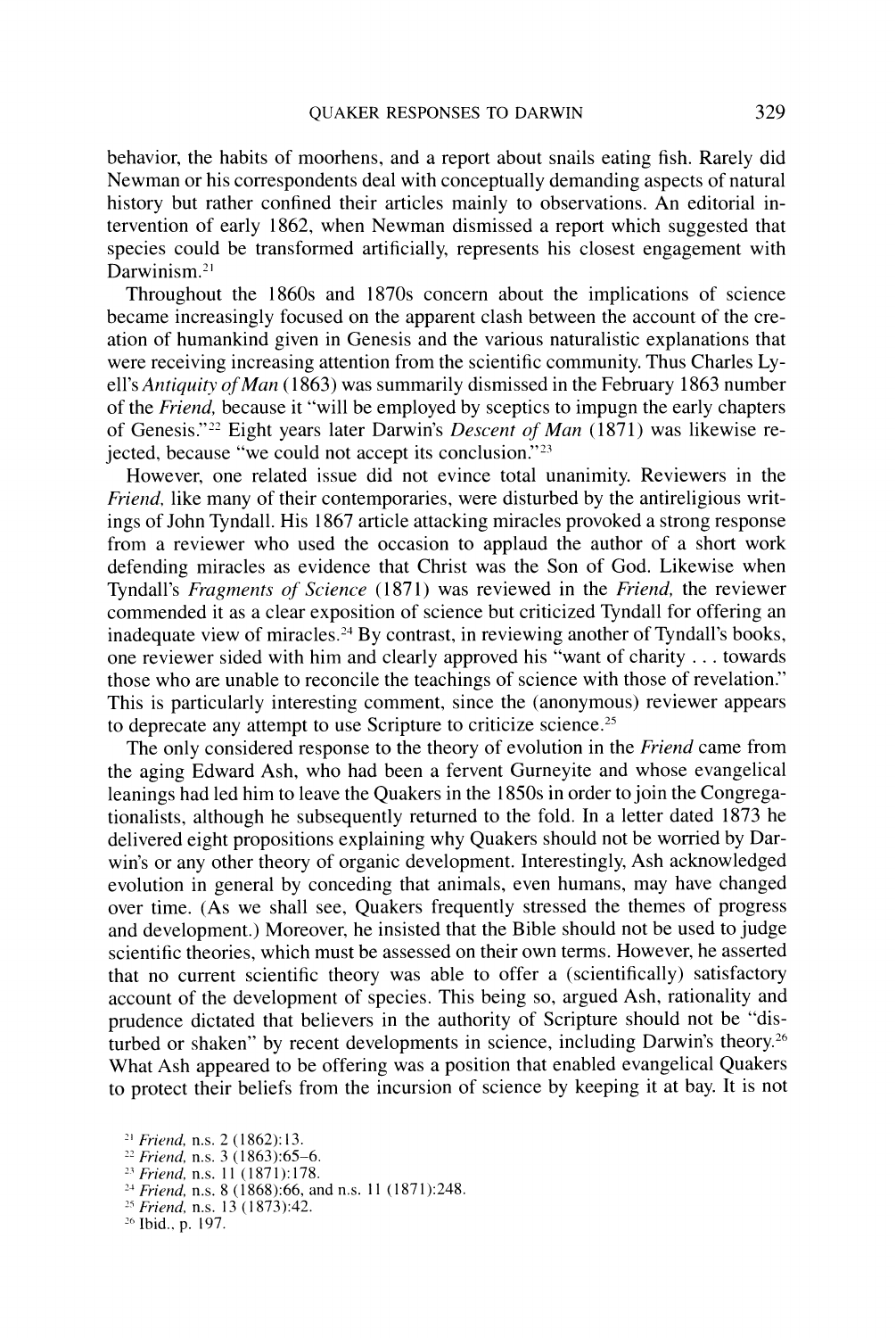known whether Ash's formulation was generally accepted by readers of the *Friend.*  but the failure of his article to evoke any published correspondence may indicate that his position was widely endorsed.

In the period 1870–1876 four contributors to the *Friends' Quarterly Examiner* likewise drew a sharp distinction between the facts and genuine inferences of science and those speculations that carry the scientist far beyond the firmly based and truly knowable. In applying this strategy they—like Ash—sought to defuse any apparent conflict between science and religion, while at the same time ensuring that their somewhat literal understanding of the Bible was not threatened.<sup>27</sup> These authors clearly viewed science as a potentially dangerous force that must be kept in its proper place. This attitude appears to have been widely shared among evangelical Quakers during the second half of the nineteenth century. However, this defensive strategy was not employed by writers in the *Friends' Quarterly Examiner* after 1876, perhaps because, with the increasing number of scientists publishing in support of evolution, it became increasingly difficult to dismiss the theory as a mere hypothesis. Moreover, evangelicalism was beginning to wane.

Almost no attention was paid to Darwinism in the *Friend* throughout most of the 1870s and 1880s. Indeed, the space devoted to science was minimal. It might appear that the majority of the British Quaker community. while continuing to maintain a high profile on humanitarian issues (including antivivisection), paid little attention to science. A few natural history books were reviewed briefly, together with some excursions into biblical chronology. Only when the *Friend* became a weekly in the early 1890s, under a new editor. did "Scientific Notes" become a regular feature. However, the author of these "Notes" confined himself to factual reports of recent developments in science and technology and did not stray into the disputed territory of science and religion.

This evidence derived principally from the *Friend* indicates that a large section of the Quaker community evinced little interest in the challenging ideas of evolution during the closing decades of the nineteenth century. The Society of Friends had become rather inward-looking, and the *Friend* carried few scientific articles, compared with its enthusiastic coverage of science during its early years. Almost all book reviews were directed to religious matters, mainly works written by Friends. Certainly humanitarian and philanthropic issues were evident and sometimes related to science: opposition to vivisection is an example. On the changes sweeping through Victorian intellectual life the *Friend* was largely silent.

#### **11. MODERATES**

This section examines the response of the moderates within the Quaker movement to Darwin's theory. Not surprisingly, many supported evolution in the Quaker periodical press. Indeed, in the long term the theory was intimately connected with a major transition in the nature of Quakerism, since not only did moderate Quakers perceive the need to engage Darwin's theory but Quakerism incorporated the notion of human

<sup>&</sup>lt;sup>27</sup> William Tallack, "Christian Positivism; or True Science *versus* False Philosophy," *FQE* 8 (1874):556-64. on p. 560; J. H. Midgley, "Religion and Science." *FQE* 10 ( 1876): 199-205: Francis E. Fox, "Science and Religion." *FQE* 4 (1 870):342-56, on p. 339: Frederick Burgess, "Causes of the Conflict between Science and Theology." *FQE* 9 (1875):243-51. See also Charlotte M. James. "Of Books and Reading." *FQE* 9 (1875):558-63. on pp. 560-1.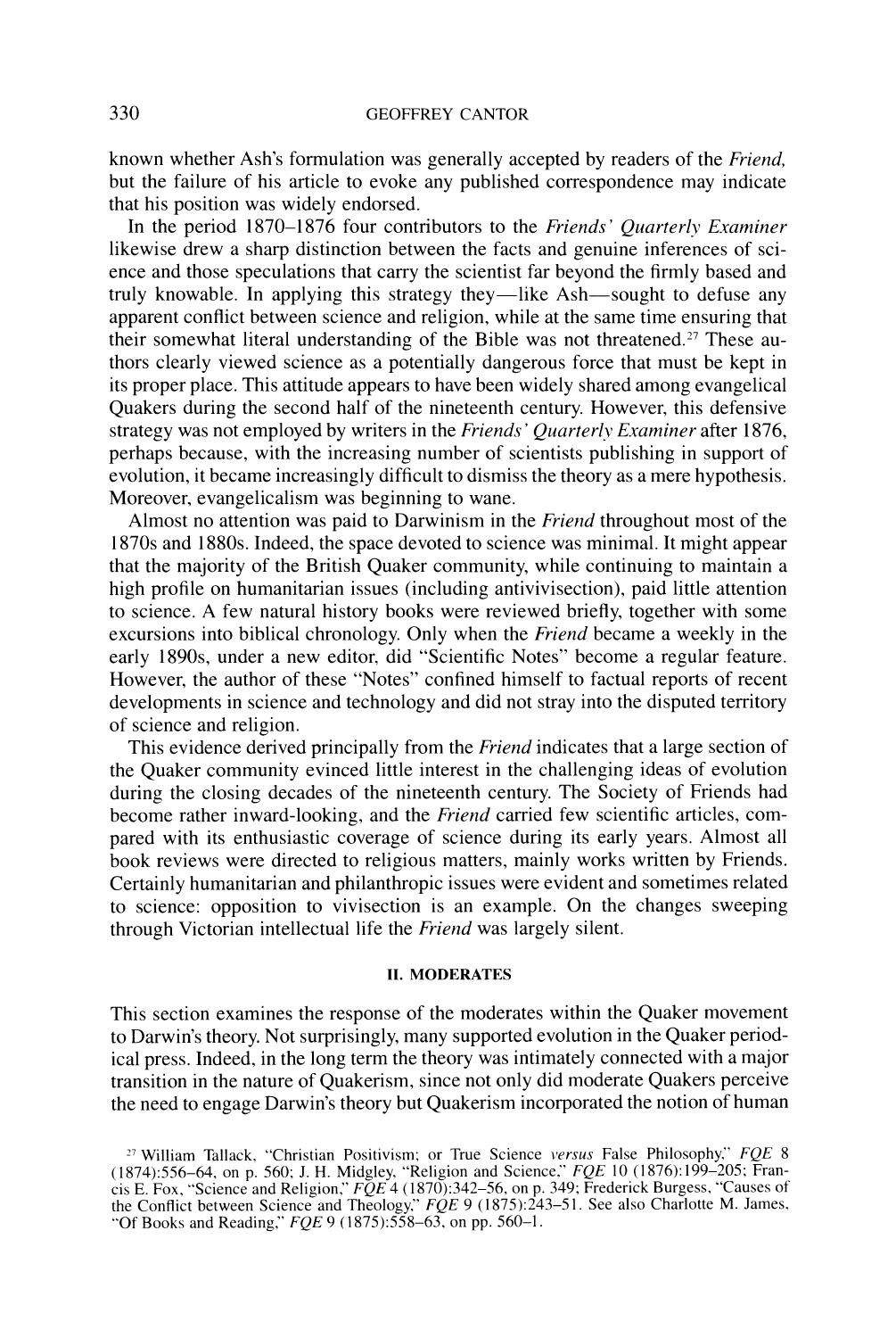progress, which was widely accepted as closely allied to progress and development in the organic realm. By the end of the nineteenth century these changes resulted in the dominance in Britain of a liberal form of Quakerism.

The late 1860s and early 1870s saw the slow emergence of this moderate mode of Quakerism. Although a rigid evangelicalism successfully dominated the conservative quietists, it also provoked other reactions. In particular, those with Unitarian leanings found themselves bitterly opposed to the evangelical majority. In the late 1860s discipline broke down, and a deep schism occurred within the Manchester Monthly Meeting. It is interesting to note that the epicenter of this schism was the Manchester Friends' Institute, a new cultural organization, where contentious topics were openly discussed, such as the views propounded in *Essays and Reviews* and (possibly) Darwinism. Some felt that the institute was in danger of undermining the essence of Quakerism and that its proceedings must be brought in line. During the ensuing months the schism widened. Two of the leading dissidents, David Duncan and Joseph B. Forster, evoked the spirit of Fox and other early Quakers, who, they claimed. had placed liberty and freedom of conscience far above strict adherence to the letter of Scripture. "The worship of anything short of God, is idolatry." wrote Duncan. "whether it be a golden calf or a modern Bible." After various machinations involving local, Quarterly and Yearly meetings, this group of rationalists and Unitarian seceded in the early 1870s and formed its own church. In another highly conspicuous case Edward Bennett (brother of Alfred, the botanist and editor of the *Friend* from 1858 to 1867), was disowned in 1873 for espousing Unitarian views.<sup>28</sup>

Those who dissented from the dominant and rather rigid evangelicalism were not all sympathetic to Unitarianism. Others considered that the reigning evangelicalism had become far too creedal and had diverted the Society into anti-intellectual paths. This was the main complaint of George Stewardson Brady, a doctor who practiced in Sunderland and was appointed to the chair of Natural History at Armstrong College. Newcastle. In a short anonymous essay entitled *Lumen siccum [Arid Light]*: An Es*say on the Exercise of the Intellect in Matters of Religious Belief* (1868) he criticized Quakers who had failed to recognize those "current[sJ of modern thought in science and literature" that threatened long-cherished beliefs and traditions. The Society should not stubbornly ignore these developments but should confront the difficulties they raised. Quakerism. he felt, had become far too enmeshed in its own dogmas, particularly in "the mischievous dogma of one unerring and infallible Book." Evoking what he saw as the rich tradition that encouraged freedom of conscience, he urged his fellow Quakers to make full use of their reasoning faculties and to encompass science, which he declared was God's special gift to humankind. $29$ 

Turning to the periodicals of the day. we find that while the *Britisll Friend* and the *Friend* tended to reflect a fairly rigid evangelical line, the *Friends' Quarterly Examiner* (founded 1867) was much more receptive to diverse opinions and became the main vehicle for voices of moderation.<sup>30</sup> Over the next three decades a number of

<sup>&</sup>lt;sup>28</sup> Frederick Cooper, The Crisis in Manchester Meeting. With a Review of the Pamphlets of David *Duncan and Joseph B. Forster* (Manchester, U.K.: William Irwin, 1869); Isichei, *Victorian Quakers (cit. n. 4), pp. 27 and 61–5.* 

<sup>&</sup>lt;sup>29</sup> [George Stewardson Brady], *Lumen siccum: An Essay on the Exercise of the Intellect in Matters n/'Rcli,qiou.s Beliqf: Adtfre.s.\.eil to Mcnlhers ofthe Society of Friunds* (London: *F.* Bowyer Kitto. 1868). This work does not appear to have been reviewed in either the *Friend* or the *British Friend*.<br><sup>30</sup> Bronner, "Moderates" (cit. n. 4).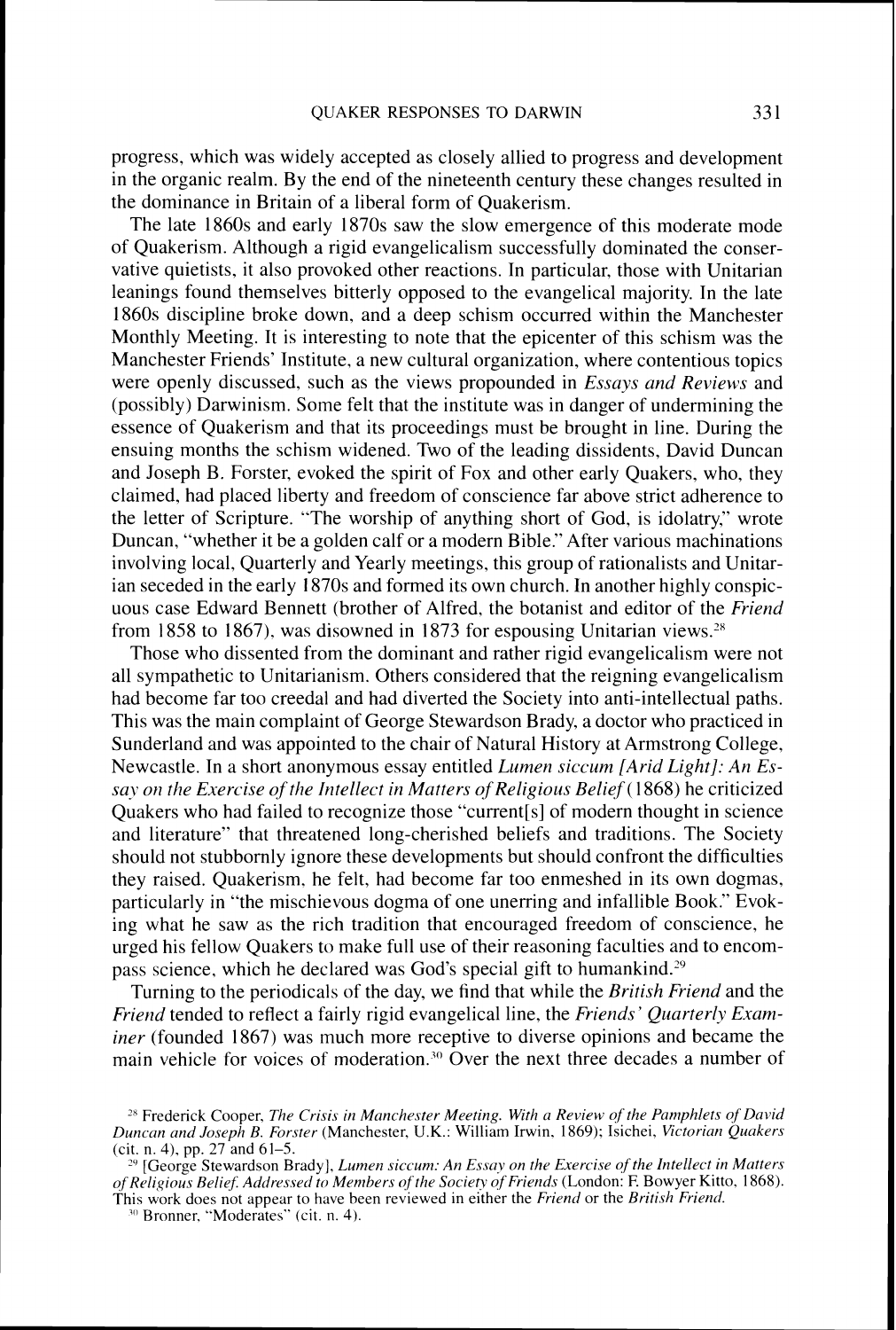articles appeared in the latter periodical dealing with science and religion, considerable attention being paid to both Darwinism and Tyndall's widely discussed 1874 "Belfast Address."<sup>31</sup> As noted earlier, the *Friends' Quarterly Examiner* carried four articles between 1870 and 1876 that would have appealed to those evangelicals who wished to preserve the integrity of Scripture by limiting the domain of science to its nonthreatening factual basis. However, in contrast to these attempts to demarcate a boundary between science and religion. several other writers adopted a more moderate religious line, welcoming science in general and Darwinism in particular. Thus in an article entitled "The Harmony of Christianity and Science" (1870). Richard Westlake deplored the recent attack on science by a leading Anglican, offering instead an irenic message that he considered more appropriate for Quakers. Far from castigating scientists and seeking to limit their researches, he even urged the extension of science to the discovery of laws governing the moral and spiritual domains. Although Westlake's conciliatory approach did not engage the force of Darwin's argument, he was appalled by the controversies generated by Darwin's book and by Tyndall's "Belfast Address."<sup>32</sup>

In articles, mostly published in the *Friends' Quarterly Examiner*; an increasing number of Quakers argued that Friends must not interpret the Bible in a literal and inflexible manner but that greater weight should be given to the doctrine of the Inner Light. For example, the very first issue of the *Friends' Quarterly Examiner* carried a dialogue written by the historian Thomas Hodgkin in which the protagonists reflected on William Grove's presidential address delivered before the 1866 meeting of the British Association. Grove's theme had been "Continuity," which was taken to include the relation between humankind and the rest of organic creation. Hodgkin used his interlocutors to express opposing positions. especially those concerning the implications of Darwin's theory for religion. One of the characters. Hugh. is greatly impressed by the intellectual brilliance and explanatory power of Darwin's theory. Even if the theory is applied to humankind, he asserts, it carries no atheistic implications. Indeed. claims Hugh,

I can truly say for myself, personally, that though my feelings as to my Maker have undergone a change since I embraced the Darwinian theory. that change is not one that 1 can regret. I used to look upon his creative work as long since ended. and to feel myself as separated from Him accordingly by long aeons of time. Now I can see that He has never ceased to create, that He is still creating. . . . The result is, not that I for a moment feel the Creator of the Universe made less distinct. but that I feel its Upholder brought immeasurably nearer to me.

The other character, Arthur, is, by contrast, disturbed by Grove's address and expresses his concern that Grove and other Darwinians are peddling implicit atheism. Hugh proceeds to show that Arthur's worries are groundless. However, it should be noted that Arthur does not exploit any potential conflict between Genesis and

<sup>&</sup>lt;sup>31</sup> Tyndall would have been widely known in the Quaker community, because he had previously taught at Queenwood College. Hampshire. which was run by a Quaker. George Edmundson. Although not a Quaker school. many Quakers had supported the liberal educational aims of Queenwood. which was sometimes advertised in the *Frierld.* See William H. Brock. "Queenwood College Revisited,'' a chapter in Brock. *Science for All* (Aldershot: Variorum. 1996).<br><sup>32</sup> Richard Westlake. "The Harmony of Christianity and Science." *FQE* **4** (1870):5-12.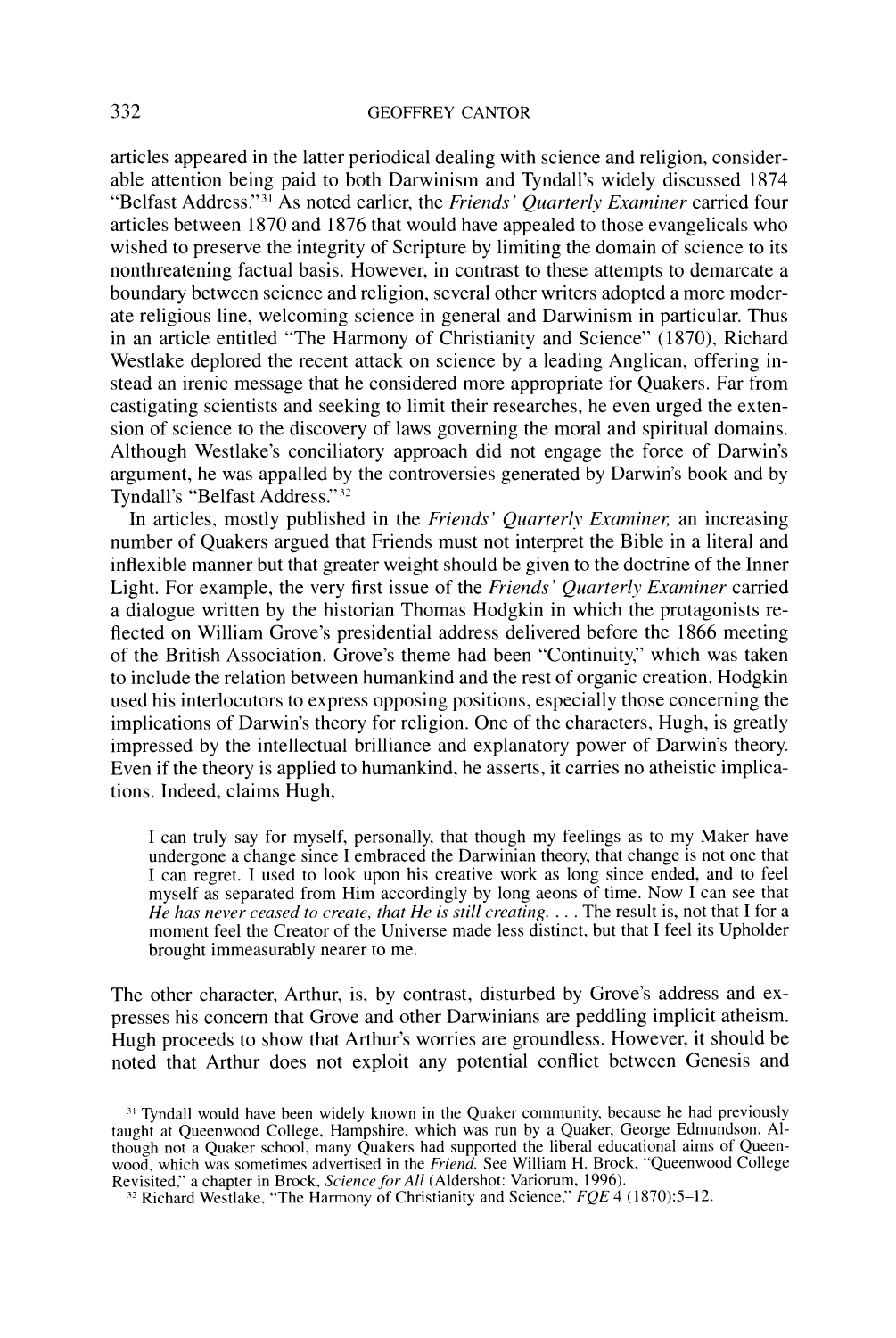Darwin's account. Instead (like Hodgkin) he interprets the Bible historically. claiming that it "is really God's own story of creation. but told through an unscientific messenger to a half-barbarous people." Understood in this way, the Genesis narrative and modern theories in geology and biology need to be kept entirely separate.

Only toward the end of the dialogue do the two interlocutors converge on the issue that worried Hodgkin. In pursuing science it is all too easy for the scientist to forget God and drift involuntarily into atheism. Such a stance was especially likely to mislead the lower classes. The dialogue concludes with Hugh reading aloud a passage from Francis Bacon's essay on atheism, which contains the famous line: "[A] little philosophy inclineth man's mind to atheism. but depth in science bringeth men's minds about to religion." However successful modern science may prove. Hodgkin clearly believed that. properly understood, it does not undermine religion and that we can counteract any tendency toward involuntary atheism by actively pursuing our spiritual lives.<sup>33</sup> Hodgkin's use of the dialogue form provides an interesting way of working through the religious issues raised by evolution and of showing that, in his opinion. Quakers need not fear the theory of evolution, provided they hold firm to their religious principles.

Other writers soon followed Hodgkin's lead. In 1871 the botanist Alfred Bennett launched a far more trenchant defense of science in the pages of the *Friends' Ouarterly Examiner.* His strategy was twofold: first he separated science and theology, and then he argued that this division benefited both parties. Although he noted that theologians were not yet prepared to admit a limitation to the scope of the Bible. Bennett asserted that "the Bible was not intended to teach us scientific truths respecting the Origin of Life." Scriptural passages. he insisted, should not be recruited in opposition to Darwin's theory: "[Tlhe doctrine of Evolution must rest on the same grounds as any other scientific theory. and be judged [solely] by the light of experience and knowledge." In his view. however, the question of the origin of life stood outside scientific analysis. Moreover. if certain scriptural passages appeared to be contradicted by science, then those passages must "be understood in a metaphorical or oriental, rather than in a literal or occidental, sense."<sup>34</sup>

Alfred Bennett proceeded to argue that his strategy recommended itself because the cause of true religion would suffer if the Bible were used either to support or to undermine any scientific theory. particularly if biblical interpretation conflicted with established science. Such an inappropriate deployment could only detract from the precious spiritual message contained in Scripture. Moreover, the study of the natural world opens "one of the richest sources of communion with God." The student of science will recognize those biblical passages in which nature is evoked as indicating God's governance of nature through laws. But Bennett was also clearly disturbed by Quakers who argued that the human intellect had to be subordinated in order to preserve religious faith. Instead, he insisted. the mind is "the crown and glory of man himself" and. as a divinely ordained gift, must be used in the study of the natural world. Like other Quaker writers he believed that there could be no conflict

<sup>&</sup>lt;sup>33</sup> Thomas Hodgkin, "Concerning Grove's Inaugural Address to the British Association," *FQE* 1 (1867):33–59. Emphasis added to the quotation from Hugh.

<sup>&</sup>lt;sup>34</sup> This phrase drew fire from an anonymous author in the highly evangelical *British Friend*, who charged Bennett with perverting Scripture and entertaining atheistic scientific theories: *British Frieild*  29 (187 **1** ):281-3 and 30 ( 1872): 1-2. For Bennett's reply \ee *British Friend* 30 (1872):16-7.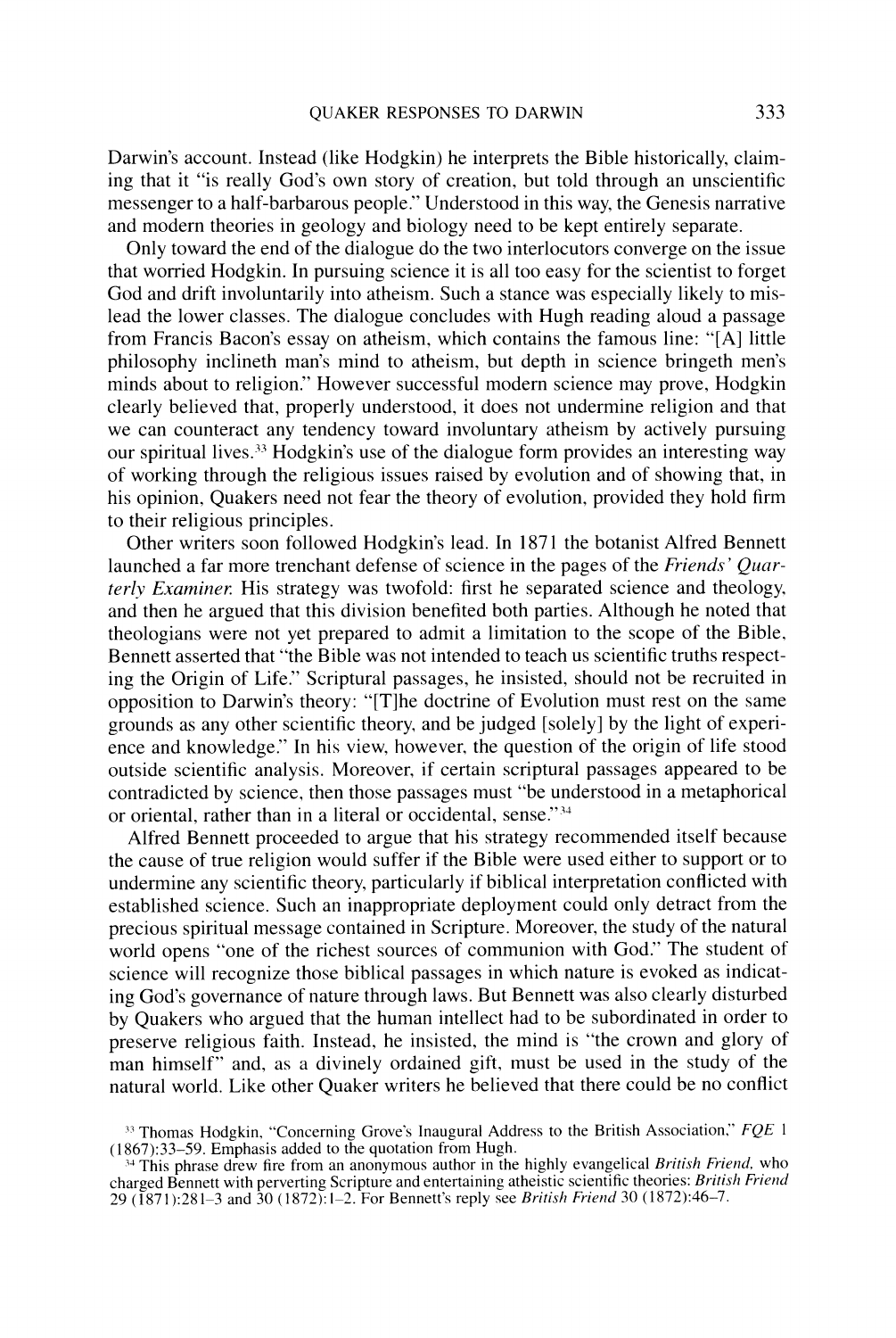between science and religion, provided that theology is confined to its proper sphere and scientific theories are adequately tested by the scientific method.<sup>35</sup>

A powerful new voice first joined the fray in 1875. Educated at Bootham (where he currently taught) and possessing the degrees of B.A. and B.Sc. from London University, Silvanus Phillips Thompson adopted a much more sophisticated line when he argued in the *Friends' Quarterly Examiner* that science was not a closed system of knowledge but rather that with each new discovery a new set of queries emerged. Science is therefore, in the apposite words of the modern philosopher Karl Popper. an "unended quest." Thompson even contended that Darwin's theory, which had been so hotly contested, had led scientists into new fields of enquiry, such as mimicry, the geographical distribution of plants and animals. and the history of human societies. In reviewing the history of science Thompson saw a close and symbiotic relationship between knowledge and mystery. With every gain in our knowledge of the natural world, new mysteries confronted the researcher, and the engagement with the mysteries of nature was the great spur to increasing knowledge. Although he did not offer any simplistic bromide for resolving the question of divine design, Thompson saw in our ability to wonder "a quality of mind bestowed upon man wisely and well." It was this ability to transcend our knowledge and to wonder about the structure of the world that distinguishes humans from beasts; this quality "seems inseparable from the phenomena of consciousness.  $\dots$  and shares both their emotional and their intellectual aspect." Here. then, we see Thompson portraying science not as a finished product but as an ongoing process in which the creative mind plays a major role. He did not pause to ask whether Tyndall's views about matter or Darwin's theory-or any other theory-was or was not compatible with religion. Instead. what concerned him was the way in which individuals expanded their consciousness through the pursuit of science. For a Quaker, this was the Inner Light in operation. $36$ 

Thompson's biographers recalled that he "gradually began to feel—and his opinions were shared by others—that the Society of Friends during the seventies and eighties was drifting more and more into Methodism . . . , while forgetting its ancient call to a mystical and inner religion."<sup>37</sup> Thompson kept faith with Quakerism, deriving strength from traditions that were being ignored by most of his contemporaries. Likewise, the young Lawrence Richardson felt this deadening hand of conformity while growing up in Newcastle. He later recounted that although there was considerable discussion of the place of the Bible in Quakerism, "the more vocal portion (but certainly not all) were laying great stress on the need for *belief* in Bible and creed; and for evident conversion—'[Y]ou *must* be born again.'" Finding this creed untenable, Richardson revolted in his late teens and all but resigned his membership.<sup>38</sup>

<sup>&</sup>lt;sup>35</sup> Alfred W. Bennett, "Religion and Science," FQE 5 (1871):583-97. See also *Friend* 14 (1874):

<sup>284–5</sup> and 313, for Bennett's comments on Tyndall's "Belfast Address."<br><sup>36</sup> Silvanus Phillips Thompson, "The Mysteries of Nature," *FQE* 9 (1875):405–22. Thompson had<br>previously published an essay entitled "Religion and Sci in a non-Quaker journal ( *Buc~hclor-1sPapers* 1 [I 8751:271-82). An interesting parallel can be drawn between Thompson's views and one strand in talmudic Judaism—see Menachem Fisch, Rational *Rabbis: Science and Talmudic Culture* (Bloomington: Indiana Univ. Press, 1997).

Jane Smeal Thompson and Helen G. Thompson, *Silvanus Phillips Thompson: His Life and Let*ters (London: T. Fisher Unwin, 1920), p. 320.

<sup>&</sup>lt;sup>38</sup> Lawrence Richardson, "Newcastle-upon-Tyne Friends and Scientific Thought: Reminiscences," J. *Frier1tl.s Mi\r. Soc.* **15** ( 195?):30-4.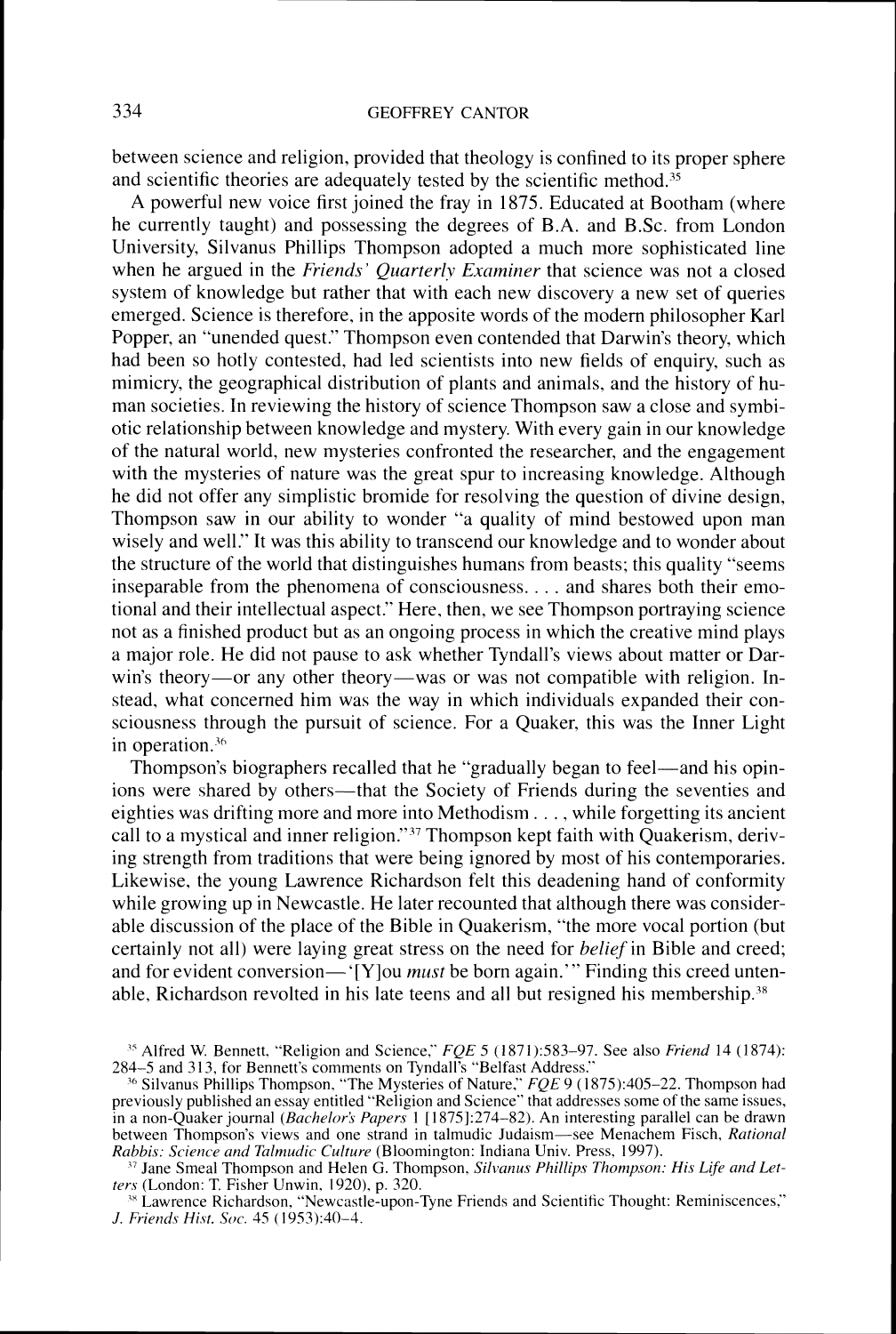Yet the winds of change were beginning to blow. albeit rather gently. By the mid-1880s we see the rise of a liberal form of Quakerism that was, during the next few years, to have a profound effect on British Friends. The first widely read liberal publications were the anonymous A *Reasonable Faith* (1884) and Edward Worsdell's *The Gospel* of *Divine Help* (1886). The authors of the former work sought a "reasonable and scriptural" response not only to the rising tide of atheism but also to the overly dogmatic and creedal understanding of Quakerism propounded by contemporary evangelicals. Emphasizing the importance of holiness and the various sources of light, they criticized those who interpreted the Bible literally and dogmatically. Instead, they insisted that the Bible should be interpreted historically and as a progressive revelation. Clearly affected by recent currents in biblical scholarship, they sought to escape from the impasse that evangelical Quakerism had created. While the spiritual truths of the Bible should be savored. "neither its science nor its history. nor even its language should be regarded as specifically inspired."<sup>39</sup> These authors were also responding to developments in science, especially Darwinism. As Worsdell noted in *The Gospel of Divine Help*, "[A]n evolutionary interpretation of outward nature may be true, and . . . in the records contained in the Old Testament there may be an admixture of the legendary. and the survivals from a previous heathendom.""' These reformers sought to diminish the role of the Bible and to reemphasize the notion of the Inner Light that had been such a prominent aspect of quietist thought. Their works formed the basis of the liberalizing movement that was to sweep through the Society of Friends during the next few years and weaken the hold of evangelicalism.

From 1886 onward articles began to appear in the *Friends' Ouarterly Examiner* accepting evolutionary theory as an unproblematic truth. In that year George Stewardson Brady. who, as we noted, eighteen years earlier had chastised his fellow Quakers for ignoring recent scientific developments, contributed an article entitled "The Modern Spirit in the Study of Nature," in which he surveyed the immense changes that Darwin's book had initiated. In a clear, straightforward manner he explained to his fellow Quakers how botany, zoology. psychology. and anthropology had all been revolutionized and enriched by the insights gleaned from evolutionary theory. Each organism was no longer to be understood as a static structure designed by God but as possessing a history. "[Wlhatever may be the final object of the Creator, He works always according to law. and . . . whatever is beautiful has been made so, not capriciously, but by a process of development." Science had provided a new understanding of the world that "may be regarded as Cod's special revelation to this age."<sup>41</sup> Reneging on the theory or questioning whether it was true was no longer possible: it had to be firmly grasped by Quakers.

Brady found immediate support from John E. Littleboy, a corn merchant, who reviewed A History of British Birds, by Henry Seebohm, in the same volume. Compared with Brady's uncompromising espousal of Darwinism, Littleboy found Seebohm reticent and criticized him for not enthusiastically accepting the theory.<sup>42</sup> Four years later, in 1890, Henry Wallis reviewed Alfred Russel Wallace's book *Darwinism* 

<sup>&</sup>lt;sup>39</sup> [Francis Frith, William Pollard, and William Edward Turner], A *Reasonable Faith: Short Essays for the Times, 2nd ed. (London: Macmillan, 1885), p. 98.* 

<sup>&</sup>lt;sup>40</sup> Edward Worsdell, *The Gospel of Divine Help* (London: Harris, 1886), p. 8.

<sup>&</sup>quot; George Stewardson Brady. "The Modern Spirit in the Study of Nature." *FQE* 20 (1886):63-84. "' John E. Littleboy. "A History of Birds.'' *FQE* 20 i1886):423-39. See also pp. 417-1 8.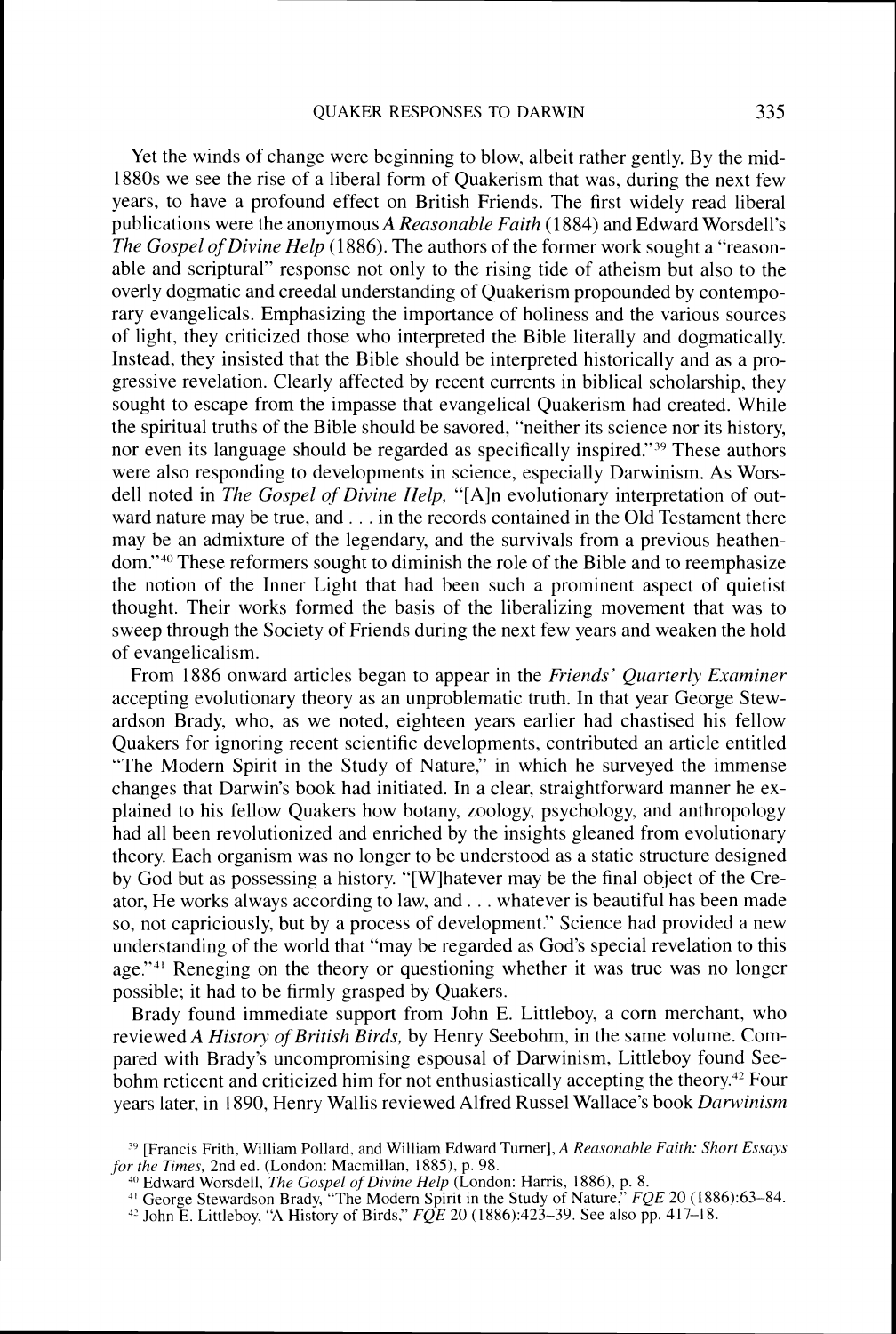in highly complimentary terms. While he was critical of those churchmen who had in the past sought to impede science. he was pleased to note that the bishop of Carlisle had now publicly supported the theory.<sup> $43$ </sup> The timing is significant, because the articles by Brady. Littleboy, and Wallis formed part of a liberalizing wave that was sweeping through the British Quaker community during the closing years of the century. A far greater sense of toleration and freedom prevailed. Moreover, the liberals viewed themselves as closer to the dissenting spirit of the early Quakers, whereas the evangelicals aligned themselves more with fellow evangelicals in the established churches and among such groups as Methodists.

A milestone in this new liberalizing movement was the 1895 Manchester Conference, where "some very straight speaking" occurred.<sup>44</sup> One session was devoted specifically to "[t]he attitude of the Society of Friends towards modern thought," which provided a forum for engaging various contemporary themes in philosophy, politics. and science that some felt had been insufficiently addressed by Quakers. The session was chaired by the historian Thomas Hodgkin. who took the opportunity to criticize the majority of theologians both for impeding any scientific research that might challenge their understanding of the Bible and for distorting their interpretations in order to reach accord with modern science. Such moves, he considered, were of no service to religion and inevitably resulted in its disrepute. The problem arose from imposing an inappropriate notion of truth on the Bible. The Quaker tradition sanctioned a very different approach, one that was both intellectually honest and preserved the integrity of Christianity. Hodgkin reminded his audience that, although George Fox revered its teachings. he did not conceive the Bible as the infallible word of God that must be taken as literally true. Christ's vital message to humankind did not depend on those passages that were "spoken unscientifically in the childhood of the world by the unscientific Hebrew sage." Thus, when properly understood the Bible could not be incompatible with the pursuit of science.<sup>45</sup>

The other principal speaker in that session was the physicist Silvanus Phillips Thompson, who had discussed science in the *Friends' Quarterly Examiner* in 1875. Now principal of Finsbury Technical College. he entitled his talk "Can a scientific man be a sincere Friend?" In this highly optimistic lecture he argued that modern science had brought new and valuable insights into the world—for example, the theory of evolution—that contemporary Quakers must fully engage. The scientific method. he considered, was a critical and very effective means for determining what was true and what was false. Not swayed by doctrines and opinions that could not be subjected to scientific test, the scientist. as portrayed by Thompson. was an ethically superior being who used his intellect to gain knowledge that possessed real and lasting value. Doubtless responding to those in the Quaker movement—principally evangelicals-who sought to downplay the intellect, he stressed the need to use the power of reason fully and effectively. Since God had endowed humans with this faculty. it was sacrilege to ignore it. Yet. like religion, science has its limits: "Each

<sup>&</sup>lt;sup>43</sup> Henry Marriage Wallis, "Darwinism," *FOE* 24 (1890):246-57.

<sup>&</sup>lt;sup>44</sup> Richardson, "Newcastle-upon-Tyne Friends" (cit. n. 38).

<sup>&</sup>lt;sup>45</sup> Thomas Hodgkin, "The Relation of Quakerism to Modern Thought," *Report of the Proceedings of the Conference of Members of the Society of Friends, held, by direction of the Yearly Meeting, in Manchester from eleventh to the fifteenth of eleventh Month, 1895 (London: Hedley Brothers, 1896),* pp. 199-209, on pp. 207-9. (Hereafter cited as *Report of the Proceedings*.) See also Louise Creighton, *Life and Letters of Thomas Hodgkin* (London: Longman, 1917), pp. 149–50, 325, 337, 341, and 361.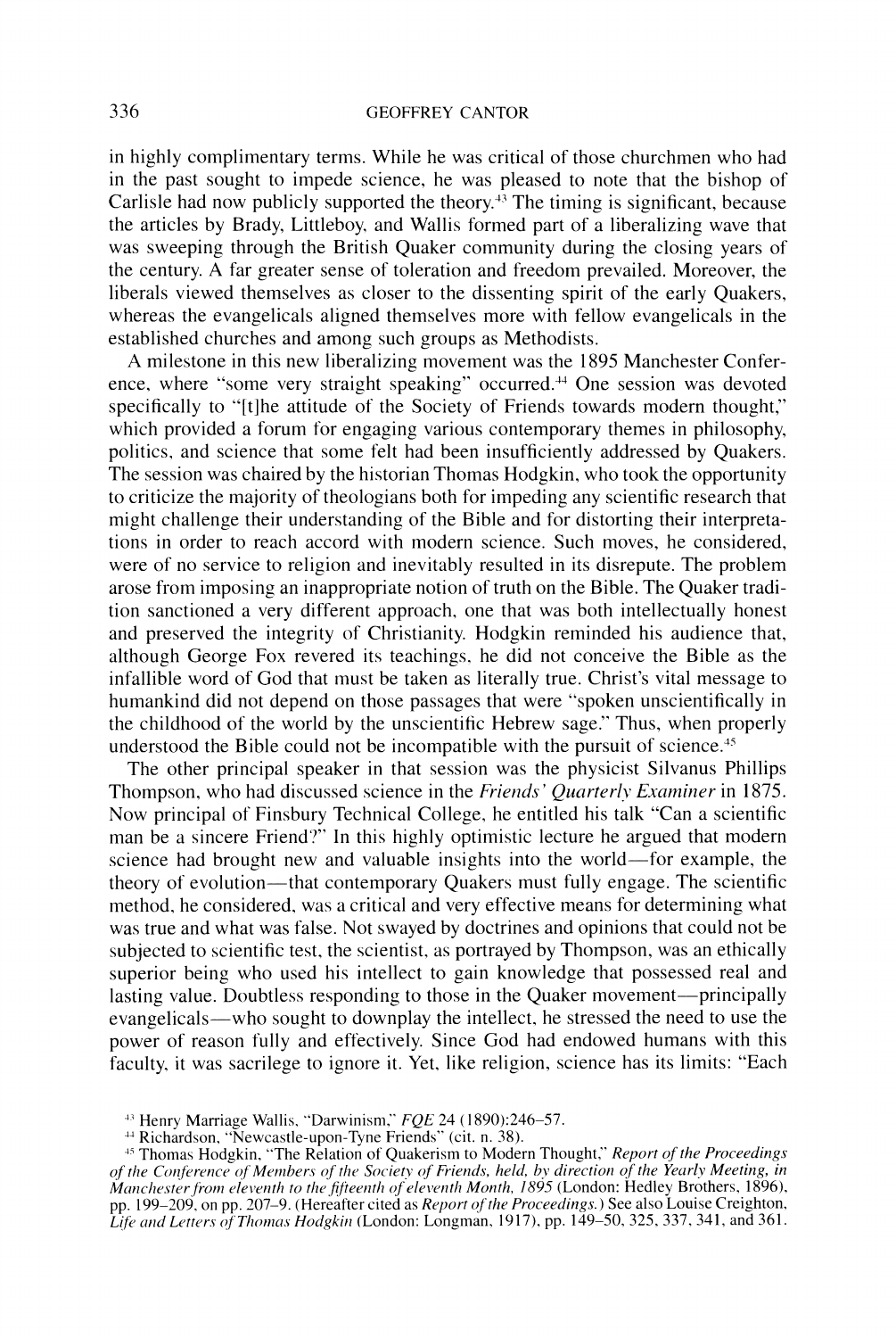process has its own sphere, each discovers its own kind of truth." Although admitting a number of points of contact, he argued that problems arise when one "process" invades the proper domain of the other.

Discussing the limitations of religion, Thompson criticized dogmas, such as those concerning the Eucharist and baptism, that afflicted most other Christian churches. Science had shown them to be untenable. and he welcomed the way in which recent scientific developments had helped to sift the pearls from the dross. "But that which is divine truth," he added. "modern thought will leave wholly untouched, or will touch only to confirm." Quakerism. as he saw it. was not weighed down with indefensible beliefs. Instead, with its emphasis on the spiritual light, it found its natural ally in science. Both could progress and flourish together; indeed, "[A] l that is true, all that is real, all that is vital. will remain, will prosper, will grow; and our growth in the truth will be all the more sure, because modern thought shall have cleared away so much that choked and hindered the clear in-shining of the Divine light of Christ in the soul." Thus, in answer to the question he posed at the outset, he asserted that science and Quakerism are naturally compatible. $46$ 

#### **111. THE NEM' ACCORD WITH EVOLUTION**

By the closing years of the nineteenth century many leading Friends viewed both science in general and evolution in particular as natural allies of Quakerism. This alliance was mutual; not only did these Quakers accept evolution as a legitimate scientific theory that was commensurate with their religious beliefs, but evolution (in its broader sense, rather than natural selection) was seen as justifying the liberal sensibility, with its dual emphasis on progressive revelation and the progress of both the individual and the Quaker movement.

Late in 1907 the Woodbrooke Extension Committee in Birmingham founded the annual series of Swarthmore Lectures to be delivered "on some subject relating to the message and work of the Society of Friends." Hodgkin was invited to deliver the fourth of these high-profile lectures, and in his 1911 lecture entitled "Human Progress and the Inward Light" he took the opportunity to reflect on modern views about species, noting that in contrast to the doctrine of fixed species, which had been prevalent during his childhood. the theory of evolution was now generally accepted. Two important points followed from this understanding of nature. First, the relation between God and his Creation had to be redefined. It was no longer true to claim that "God *made* the world"; instead, "God is making the world." Rather than diminish our reverence for God, Hodgkin insisted that evolution had "rather immeasurably increased [it] by our conviction that He has been for ever working through the ages elaborating his great and wonderful designs." Nature, humans included. was not static but constantly evolving through progressive creation under God's dominion. Indeed, "every step gained by man in his *upward progress* from the brute must have been gained with the help of the Almighty." $47$ 

Hodgkin's second point concerns the historical processes affecting humankind. Whereas our physical being has been shaped by the survival of the fittest, he insisted

<sup>&</sup>lt;sup>46</sup> Silvanus Phillips Thompson, "Can a scientific man be a sincere Friend?". *Report of the Proceedings* (cit. n. 45), pp. 227–39.

<sup>&</sup>lt;sup>47</sup> Thomas Hodgkin, *Human Progress and the Inward Light* (London: George Allen & Unwin, 1911). pp. 11 and 42. Emphasis added in latter quotation.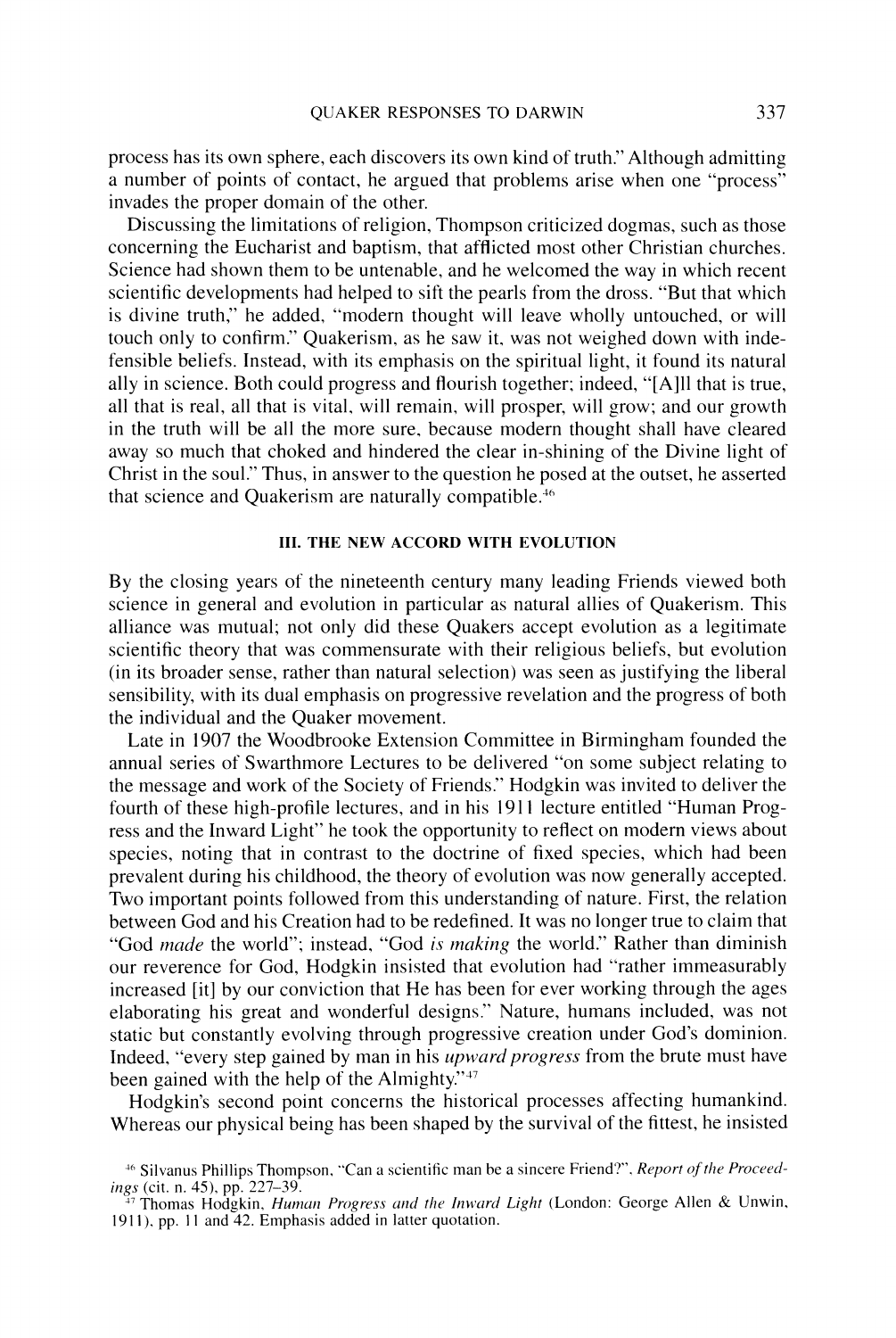### 338 GEOFFREY CANTOR

that as human beings we also live on a spiritual plane: God's purpose is to raise us to this higher spiritual power. He fully accepted natural selection but limited its domain of operation to the physical world, humankind included." Hodgkin's solution is interesting but not entirely satisfactory, because his first argument contained the neo-Larmarckian (but non-Darwinian) assumption that there is "upward progress" in the organic world, while in the second he encompassed natural selection, which, as noted earlier, according to Darwin results in random, not progressive, changes.

However, Hodgkin's resolution of the problem of interrelating Quakerism and evolution can usefully be compared with that offered some years earlier by the surgeon Jonathan Hutchinson. for whom evolution, progress, and Christianity merged into a single optinlistic *Weltarzschauurzg.*Hutchinson, who first read the *Origin* soon after it was published, fully accepted the proposition that human beings have evolved from lower animals over an extended period of time. Moreover, he is said to have immediately recognized that its implications extended well beyond biology. As his son and biographer wrote. he "realized the tremendous liberation of mind that evolution effected-liberation for the service of mankind-and he openly taught it with all its implications: only trying to base the convictions of his hearers on a broad foundation of scientific fact: yet by no means overemphasizing the facts at the expense of their lesson."49 The "lesson" he derived from evolution was that an intimate connection exists between biological and spiritual progress. The physical and spiritual aspects of humankind had evolved together. Although many other Quakers would have accepted this view, Hutchinson developed it in an unusually forceful manner.

For Hutchinson the theory of evolution was neither atheistic nor pessimistic. Instead, he believed that it offered a new theistic key to the universe, especially to the place of humankind in it. In particular, he equated evolution with a concept he called  $H$ -Heredity"—the process of historical accumulation within the human species through which the species progresses and achieves immortality. The individual will die. but each life contributes to the immortality of our species. As he wrote to his wife in 1881.

My mind is so embued with it [the idea of permanence], that, when I am free from headache. I have scarcely the perception of such a thing as death, in any gloomy sense. The things that have been are the things that will be, there is no loss. but a steady gradual gain, a permanence of life, though not of individuals. The world gets itself new clothes. the same spirit but a new covering for it. Darwinism comes in, with its happy proof of gain. and dernonstration of the laws under which progress and better adaptation to our world are matters of necessity: so I am thankful for my life, and thankful on the part of those who will follow me.<sup>50</sup>

This optimistic creed posited an evolutionary process by which friendship, love, and affection would conquer all negative feelings. Hutchinson raised moral improvement-so important to Quakers-into a long-term historical force affecting the development of *Homo sapiens*. As his son noted, this view of evolution "enhanced [for

<sup>48</sup> Ibid., p. 14.

<sup>&</sup>lt;sup>40</sup> Herbert Hutchinson, *Jonathan Hutchinson: Life and Letters* (London: Heinemann Medical, 1946). **p.** 175.

 $^{40}$ , p. 175.<br><sup>0</sup> J. Hutchinson to J. P. Hutchinson, 1881, in ibid., p. 151.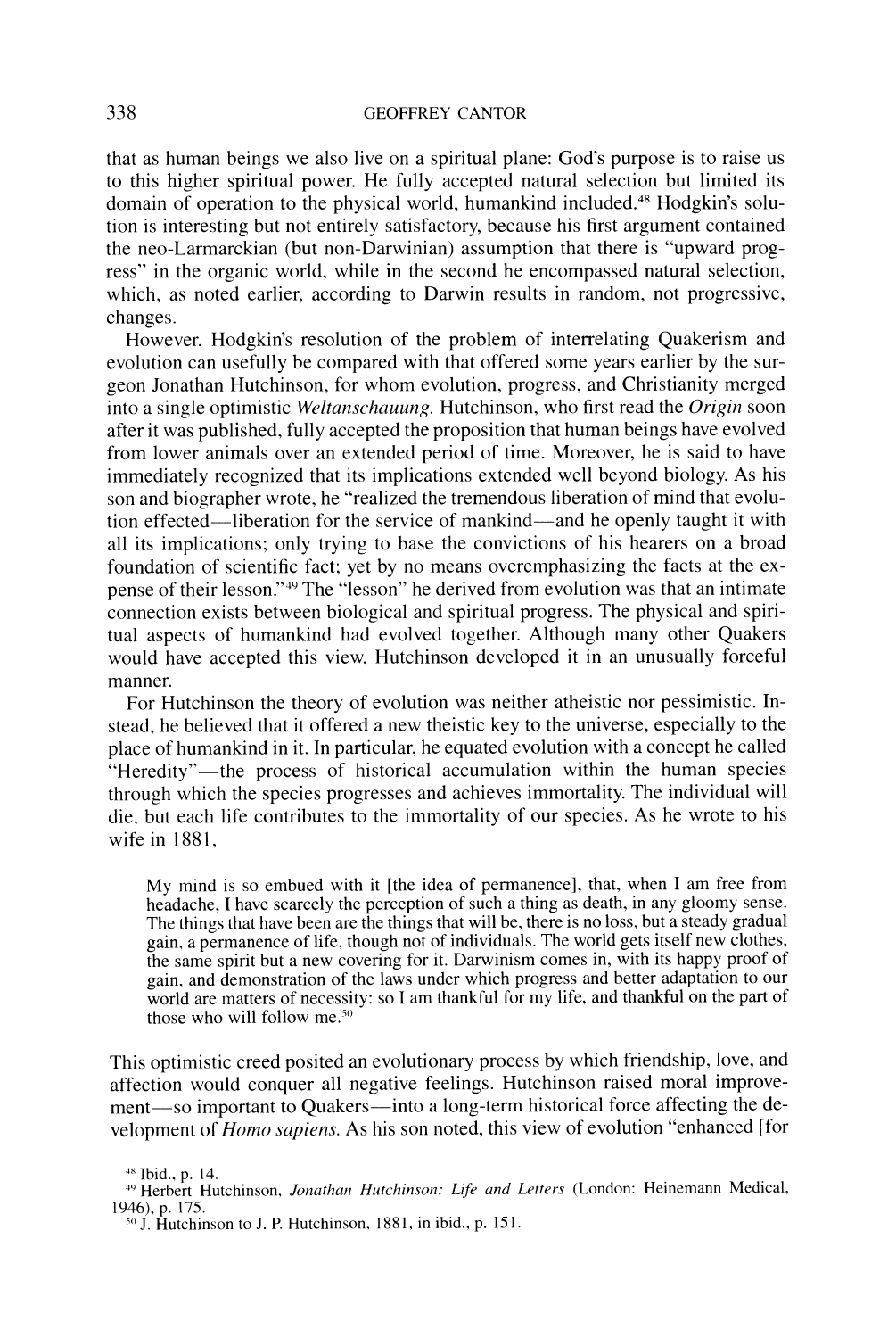Hutchinson] the Christian conception of the Divine fatherhood; it sanctified all human relationships; it gave new dignity to human life; it conquered death: [and] it scattered superstition to the wind."5'

In acknowledging the role of natural selection in the organic realm it is clear that Hodgkin had read Darwin's book more closely than Hutchinson. Yet, as noted earlier, both writers, together with many other scientifically literate late nineteenth-century Quakers, retained the essentially Larmarckian notion of organic progress. Although writers from other confessional traditions used not dissimilar strategies, I suggest that optimism and progress mattered particularly to these Quakers. Indeed. progress, optimism, and evolution were intimately connected and provided a common vocabulary linking science and religion.

#### **IV. ARE COGNITIVE ISSUES SUFFICIENT?**

In this concluding section I consider the larger question of whether we should confine discussion to cognitive issues when studying science-religion interrelations. Writers who analyze the cognitive usually focus on examples of "cognitive connection." where a concept derived from religion enters the content of science, or vice versa. However. although the present case study includes some examples of cognitive connectivity—such as Hutchinson's use of evolutionary terminology when discussing moral and spiritual development—it also leads me to question the adequacy of a purely cognitive analysis. In the following subsections I identify three significant weaknesses in this approach.

#### *Can science and religion be separated?*

In the pre-Darwinian synthesis of science and religion, as articulated by such naturalists as Edward Newman, we encounter many examples of ideas that we regard as religious entering into scientific theorizing. For Newman all species of plants and animals were designed by the Creator, each fulfilling its appropriate function within the ecology. and each possessing characteristics that ensure its survival over ensuing generations. The notion of providential design was deeply embedded in Newman's natural history, including the implication that any man-made species. such as hybrids, that deviated from His perfect plan would be weak and thus not able to survive long in natural environments.

In an obvious sense Newman's religion was the source of his commitment to providential design in nature, which. in turn, informed every page of his voluminous scientific writings. However, in offering this reconstruction of Newman's position I am in danger of imposing an all too simple causal model on the case. one that utilizes the notion of cognitive connection and presupposes an inevitable and essentialist separation between "science" and "religion." Yet no such separation is apparent in Newman's writings on design in nature, since he conceived no clear distinction between science and religion. As a naturalist he saw all of nature as God's creation, and his writings on natural history are so interwoven with theological significance that the historian cannot simply separate out the "scientific" content without doing

<sup>&</sup>lt;sup>51</sup> Herbert Hutchinson, *Life and Letters*, p. 219. See also Jonathan Hutchinson, *Wisdom and Knowledge: An Address Delivered at the Stoke Newington Mutual Instruction Society, October 1883* (London: n.p.. 1883).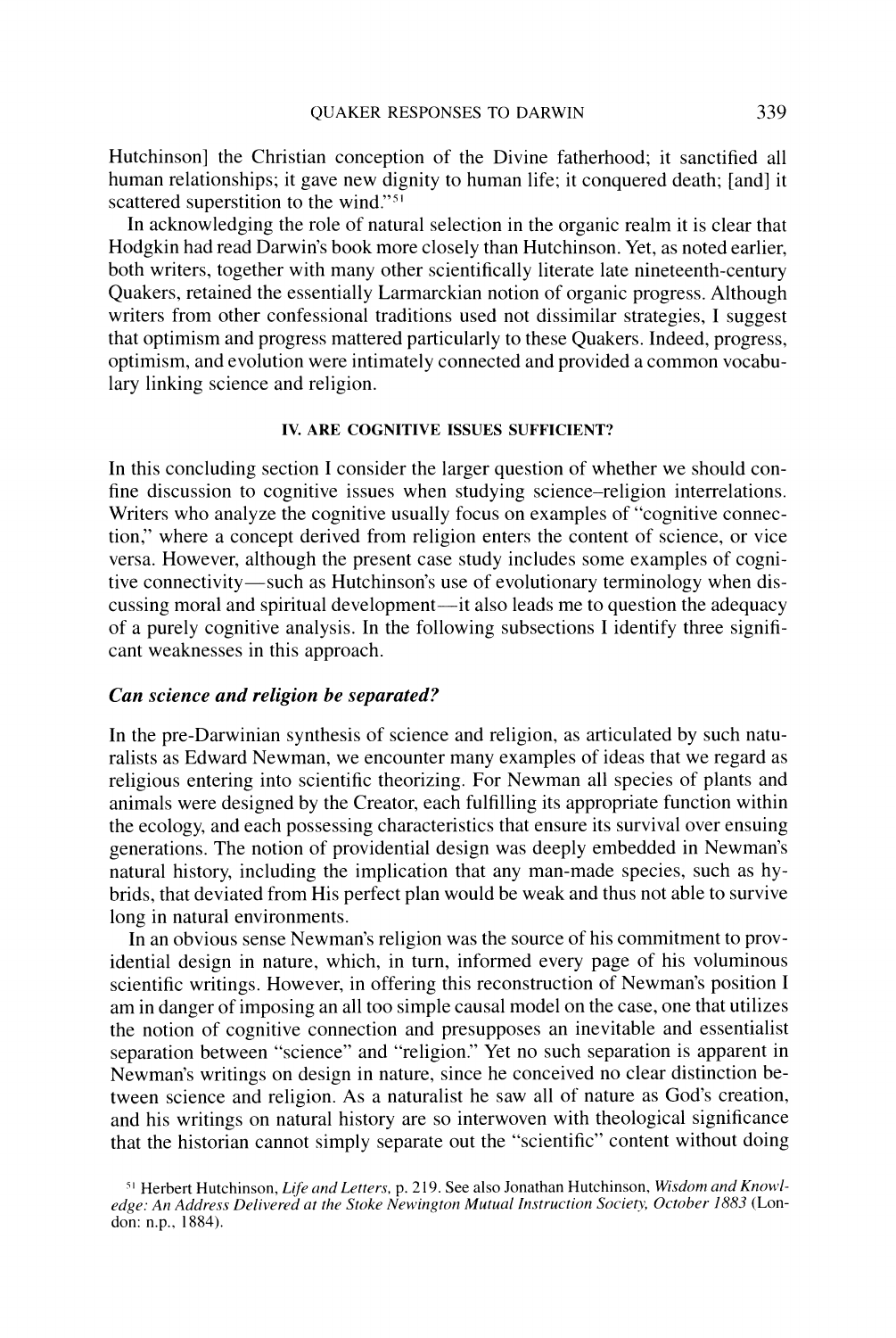violence to Newman's *Weltanschauung*. His writings can best be described as "natural theological"—a term that is meant to frustrate the separation of his thought between its scientific and its religious components.

But this argument can be usefully extended. Quakerism can best be viewed as a way of life. and viewed in that light, Quakerism necessarily encompasses the science pursued by Quakers. Hence it can be argued that throughout Newman's long career as a naturalist. empirical evidence and providentialist theology were mutually reinforcing. In seeking cognitive connections between "science" and "religion," are we not in danger of perpetuating the assumption that science and religion constituted two separate and separable domains? Isn't this assumption at the heart of the "conflict thesis"?<sup>52</sup> While I do not deny that religiously based propositions can be constitutive of scientific theorizing, the underlying assumptions are certainly open to question.<sup>53</sup>

But there is another, larger problem. Cognitive connections do not occur *in vacuo*, as it were, but need to be understood within broader historical contexts. One extreme strategy is to make the cognitive subservient to the social and political. This approach was most impressively deployed by Adrian Desmond in *The Politics of Evo*-*Iution* (1989), where he brilliantly located attitudes to organic transformation in the political divisions of 1830s London.<sup>54</sup> I have adopted a different tack and have sought to locate Quaker views on science within a broader account of Quaker history. (As indicated earlier. another essay would be needed to analyze Quaker contributions to discussions of evolution in the scientific literature.)

## *An Irenic Approach to Darwiriisnt*

A second (and interestingly different) form of connective is provided by the theme of irenicism. By contrast with the Quaker emphasis on pacifism, many Victorian scientists. theologians, and reviewers in the popular press deployed militaristic terminology when characterizing religious responses to evolution. Of the various evocations of militarism the most famous is doubtless J. W. Draper's war-horse *History of the Conflict between Religion and Science* (1874). But warfare manifested itself in other ways: thus one of Darwin's most violent critics was a Quaker convert to Anglicanism. William Henry Harvey. who held the chair of botany at Trinity College, Dublin. Harvey made clear his profound opposition to the mechanism of natural selection. claiming in 1869. "1 cannot as yet (and probably never shall) receive the theory of Natural Selection as a satisfactory explanation of the Origin of

 $52$  Much contemporary discussion of science and religion is predicated on highly questionable as-<br>sumptions about the nature and separation of science and religion. See Geoffrey Cantor and Chris sumptions about the nature and separation of science and religion. See Geoffrey Cantor and Chris<br>Kenny, "Barbour's Four-Fold Way: Problems with His Taxonomy of Science–Religion Relation-<br>ships," forthcoming.

 $5<sup>3</sup>$  On some related issues see Geoffrey Cantor, "Interpreting Michael Faraday as the 'Christian Philosopher': Some Problems Regarding Metaphysics," in *Facets of Faith and Science*, ed. Jitse M. van der Meer, vol. 1: *Historiography and Modes of Interaction* (Lanham, Md: Univ. Press of America, 1996). pp. 49-62.

<sup>&</sup>lt;sup>54</sup> Adrian Desmond, *The Politics of Evolution: Morphology, Medicine, and Reform in Radical Lontlarl* (Chicago: Univ. of Chicago Press. 1989). Unfortunately most of the "Quakers" discussed by Desmond were not members of the Society of Friends. and therefore his characterization of Quaker attitudes to science is mistaken. For example. John Epps, who styled himself a Quaker. was kept at arm's length by the Quaker community.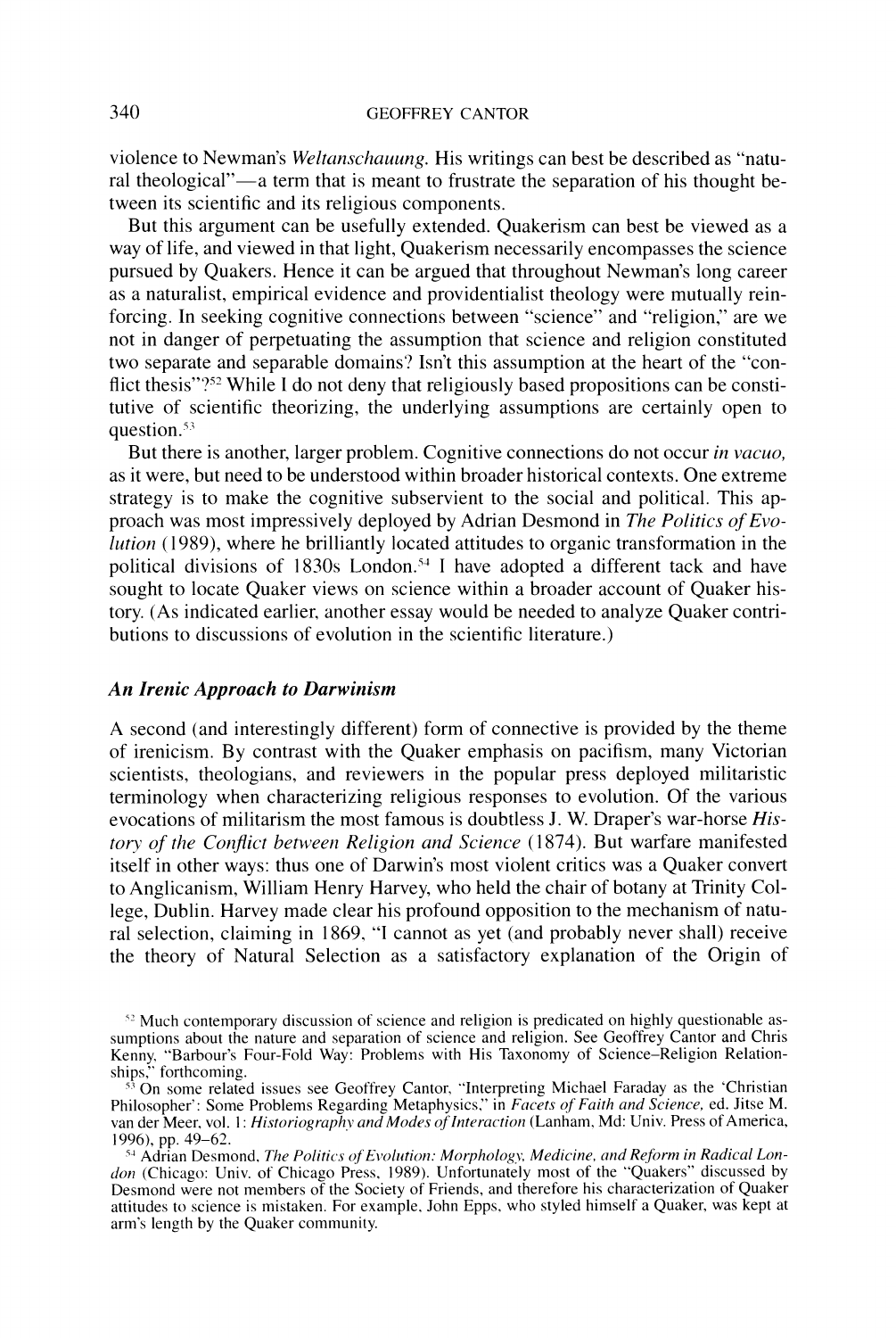species." He also dismissed Darwin's theory as "an ingenious dream."55 Whatever Harvey's specific objections, he was viewed by the Darwinians as irritable, violent. intolerant, and incapable of giving his opponents a fair hearing. Thus Darwin wrote to Alfred Russel Wallace that "[slo far is bigotry carried, . . .I can name 3 Botanists [Harvey, J. H. Balfour. and Neil Arnott] who will not even read Hooker's Essay!!" In any case, Darwin thought that Harvey did not possess the intellectual ability to appreciate the theory of evolution.<sup>56</sup>

By contrast, practicing Quakers, being pacifists, were appalled by the widespread evocation of pugilistic and military language in discussions of science and religion and avoided making such attacks. Thus, when the Quaker Alfred Bennett read a paper criticizing specific aspects of Darwin's theory at the 1870 British Association meeting, T. H. Huxley "paid a high compliment to the author of this paper, which he said was the tirst that he could recollect having heard in Section D [the Natural History section], which taking up the side against Mr. Darwin, still did so in a proper and philosophic manner."<sup>57</sup> Other Quakers, whether writing for or against the theory, were generally moderate in their use of language. Even evangelicals like Ash. who advocated limitations on the scope of science, were often impelled by a sense that peace could be maintained by dividing the territory But. as we have seen. moderates went further and sought constructive ways of engaging science while opposing the dogmatic positions defended by rigid evangelicals.

Likewise, one contributor to the *Friends' Quarterly Examiner* in 1875 regretted the polarization that had occurred, especially in response to Tyndall's 1874 "Belfast Address" to the British Association. This contributor parodied the situation thus: "The warfare is an open one. . . . [Alrmed with the weapons" that theology "has wielded for centuries," certain arrogant theologians were "striving to protect her sacred domain from the invasion of the iconoclastic hordes that would overrun it." He also criticized. though less severely, those immoderate scientists who claimed too much for science. The author then advised protagonists to retreat from their barricades and instead seek "some elements of possible concord."<sup>58</sup>

Moreover, Quakers—especially those in the moderate camp—insisted that appreciation of God is gained through personal experience. Understanding of God is always partial and ongoing and cannot be reduced to a set of theological propositions. Thus Quakers were highly critical of those Christians who sought to create a systematic theology in order to form the basis of an inflexible religious creed. This antidogmatic and skeptical attitude permeated not only Quaker attitudes to religion but also their way of engaging science, and it thus constitutes an additional noncognitive theme in our understanding of the science-religion issue.

The Quakers we have been considering moderated their responses to evolution in

<sup>55</sup> Memoir of W. H. Harvey, M.D., F.R.S. (London: Bell and Daldy, 1869), pp. 337-38; idem, An *Inquiry into the Probable Origin of the Human Animal, on the Principles of Mr. Darwin's Theory of Natural Selection, and in Opposition to the Lamarckian Notion of a Monkey Parentage (Dublin: n.p.,* 1860). See also F. Burkhardt, S. Smith et al., eds., *The Correspondence of Charles Darwin* (Cambridge: Cambridge Univ. Press. 1985-). vol. 8. pp. 327-35 and 415-21. (Cited hereafter as *Corre* $spondence.$ )

<sup>&</sup>lt;sup>6</sup> C. Darwin to A. R. Wallace, 18 May 1860, *Correspondence*, vol. 8, pp. 219–23; C. Darwin to J. D. Hooker, 3 Mar. 1860, *Correspondence*, vol. 8, pp. 115–16. The cited "essay" of Hooker's is J. D. Hooker, On the Flora of Australia (London: Reeve. 1859).

<sup>&</sup>lt;sup>57</sup> Nature 3 (1870-1):38.

<sup>&</sup>lt;sup>58</sup> J. Gurney Pinkham. "Religion and Science." *FQE* 9 (1875):333-53.